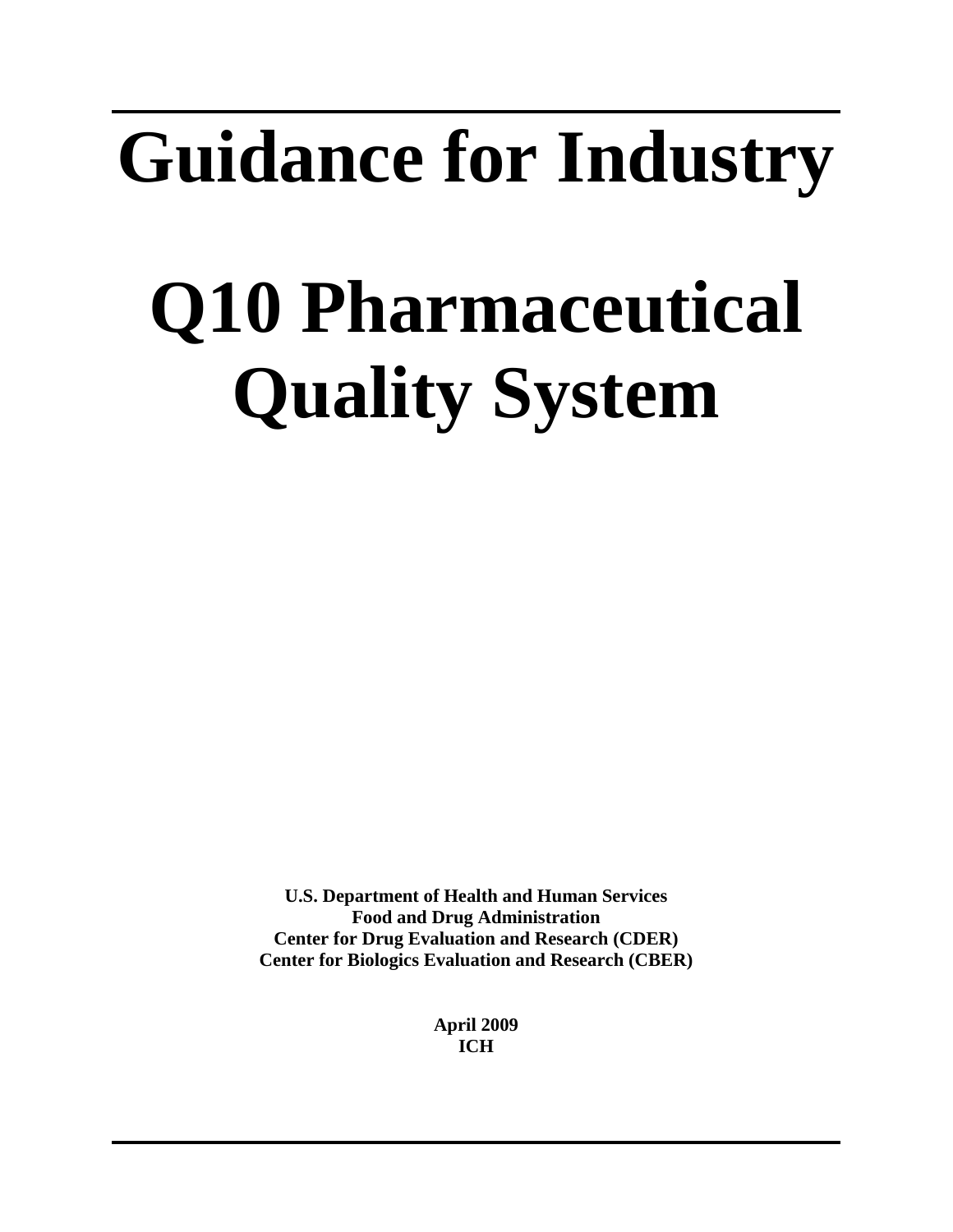## **Guidance for Industry**

# **Q10 Pharmaceutical Quality System**

*Additional copies are available from:* 

 *10903 New Hampshire Ave.,Bldg. 51, Room 2201 Silver Spring, MD 20993-0002 Office of Communication Division of Drug Information Center for Drug Evaluation and Research Food and Drug Administration (Tel) 301-796-3400 http://www.fda.gov/cder/guidance/index.htm* 

*Office of Communication, Outreach and Development, HFM-40 Center for Biologics Evaluation and Research Food and Drug Administration 1401 Rockville Pike, Rockville, MD 20852-1448 (Tel) 1-800-835-4709 or 301-827-1800 http://www.fda.gov/cber/guidelines.htm.* 

**U.S. Department of Health and Human Services Food and Drug Administration Center for Drug Evaluation and Research (CDER) Center for Biologics Evaluation and Research (CBER)** 

> **April 2009 ICH**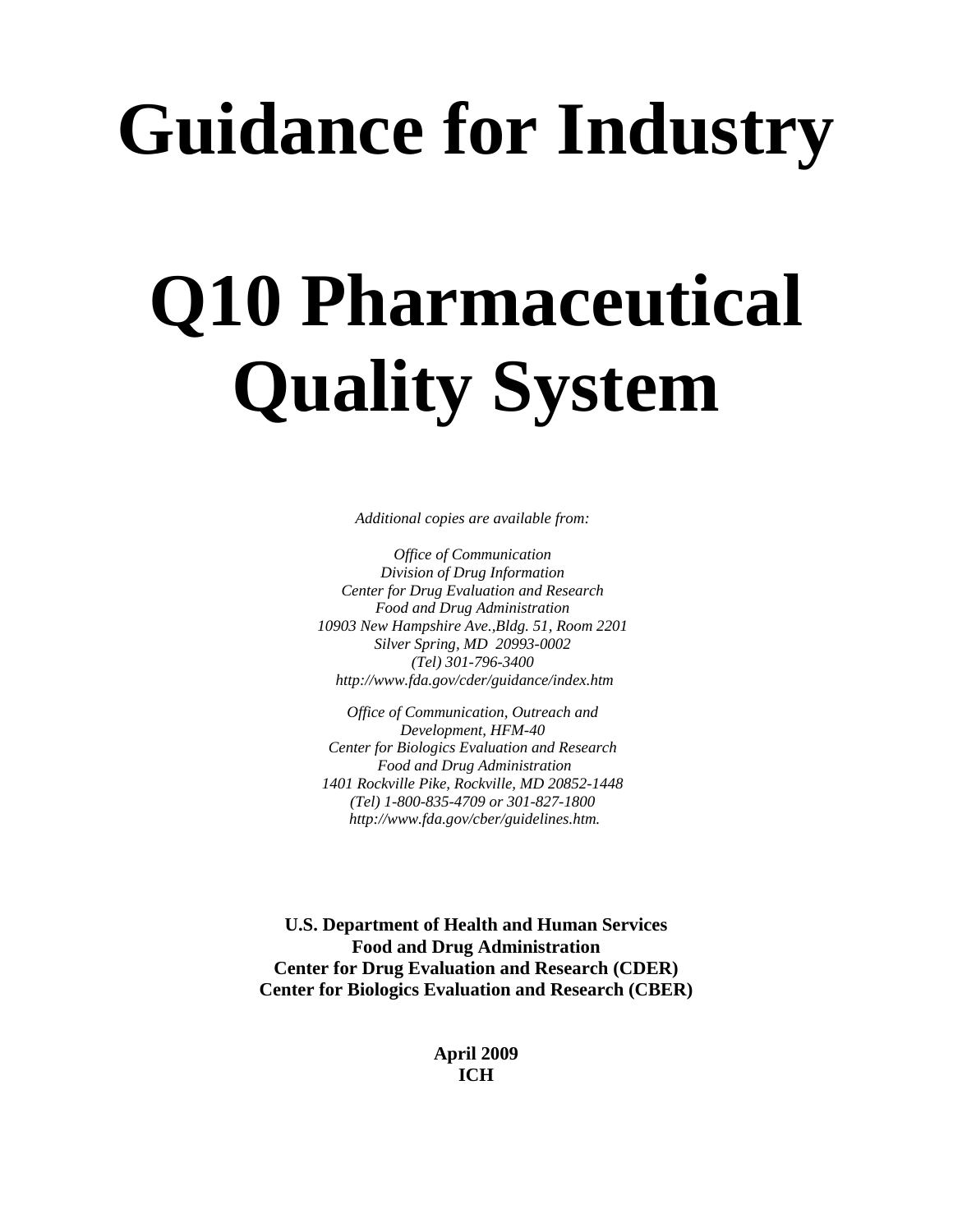## **TABLE OF CONTENTS**

| I.            |                                                                                |
|---------------|--------------------------------------------------------------------------------|
| II.           |                                                                                |
| A.            |                                                                                |
| <b>B.</b>     | Relationship of ICH Q10 to Regional GMP Requirements, ISO Standards,           |
|               |                                                                                |
| $C_{\bullet}$ |                                                                                |
| D.            |                                                                                |
| E.            | Enablers: Knowledge Management and Quality Risk Management (1.6)  4            |
| F.            |                                                                                |
| G.            |                                                                                |
| III.          |                                                                                |
| A.            |                                                                                |
| <b>B.</b>     |                                                                                |
| C.            |                                                                                |
| D.            |                                                                                |
| Е.            |                                                                                |
| F.            |                                                                                |
| G.            |                                                                                |
| H.            |                                                                                |
| IV.           | <b>CONTINUAL IMPROVEMENT OF PROCESS PERFORMANCE AND</b>                        |
| A.            |                                                                                |
| <b>B.</b>     |                                                                                |
| V.            | <b>CONTINUAL IMPROVEMENT OF THE PHARMACEUTICAL QUALITY</b>                     |
| A.            |                                                                                |
| <b>B.</b>     | Monitoring of Internal and External Factors That Can Have an Impacton the      |
|               |                                                                                |
| $C_{\bullet}$ |                                                                                |
| VI.           |                                                                                |
|               | Annex I: Potential Opportunities To Enhance Science- and Risk-Based Regulatory |
|               | Annex 2: Diagram of the ICH Q10 Pharmaceutical Quality System Model19          |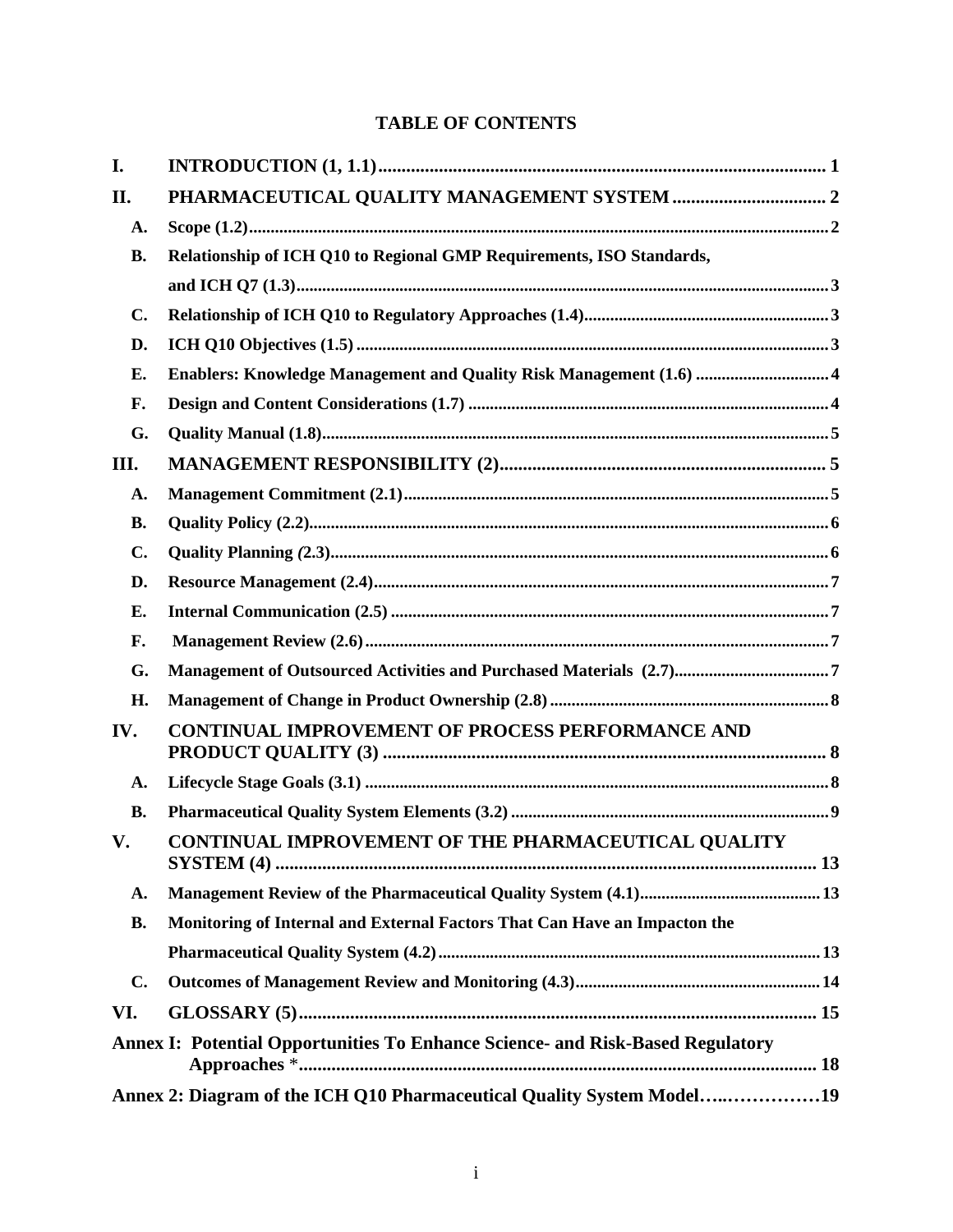## **Guidance for Industry1 Q10 Pharmaceutical Quality System**

<span id="page-3-0"></span>This guidance represents the Food and Drug Administration's (FDA's) current thinking on this topic. It does not create or confer any rights for or on any person and does not operate to bind FDA or the public. You can use an alternative approach if the approach satisfies the requirements of the applicable statutes and regulations. If you want to discuss an alternative approach, contact the FDA staff responsible for implementing this guidance. If you cannot identify the appropriate FDA staff, call the appropriate number listed on the title page of this guidance.

## **I.** INTRODUCTION  $(1, 1.1)^2$

 $\overline{a}$ 

This internationally harmonized guidance is intended to assist pharmaceutical manufacturers by describing a model for an effective *quality* management system for the pharmaceutical industry, referred to as the *pharmaceutical quality system*. Throughout this guidance, the term *pharmaceutical quality system* refers to the ICH Q10 model.

ICH Q10 describes one comprehensive model for an effective pharmaceutical quality system that is based on International Organization for Standardization (ISO) quality concepts, includes applicable good manufacturing practice (GMP) regulations, and complements ICH "Q8 Pharmaceutical Development" and ICH "Q9 Quality Risk Management."<sup>3</sup> ICH Q10 is a model for a pharmaceutical quality system that can be implemented throughout the different stages of a product lifecycle. Much of the content of ICH Q10 applicable to manufacturing sites is currently specified by regional GMP requirements. ICH Q10 is not intended to create any new expectations beyond current regulatory requirements. Consequently, the content of ICH Q10 that is additional to current regional GMP requirements is optional.

 subject to consultation by the regulatory parties, in accordance with the ICH process. This document has been endorsed by the ICH Steering Committee at *Step 4* of the ICH process, June 2008. At *Step 4* of the process, the final  $1$  This guidance was developed within the Expert Working Group (Quality) of the International Conference on Harmonisation of Technical Requirements for Registration of Pharmaceuticals for Human Use (ICH) and has been draft is recommended for adoption to the regulatory bodies of the European Union, Japan, and the United States.

 $2^2$  Arabic numbers reflect the organizational breakdown of the document endorsed by the ICH Steering Committee at Step 4 of the ICH process, June 2008.

 guidances periodically. To make sure you have the most recent version of a guidance, check the CDER guidance  $3$  These guidances are available on the Internet at  $\frac{http://www.fda.gov/eder/guidance/index.htm}{http://www.fda.gov/eder/guidance/index.htm}$ . We update page at http://www.fda.gov/cder/guidance/index.htm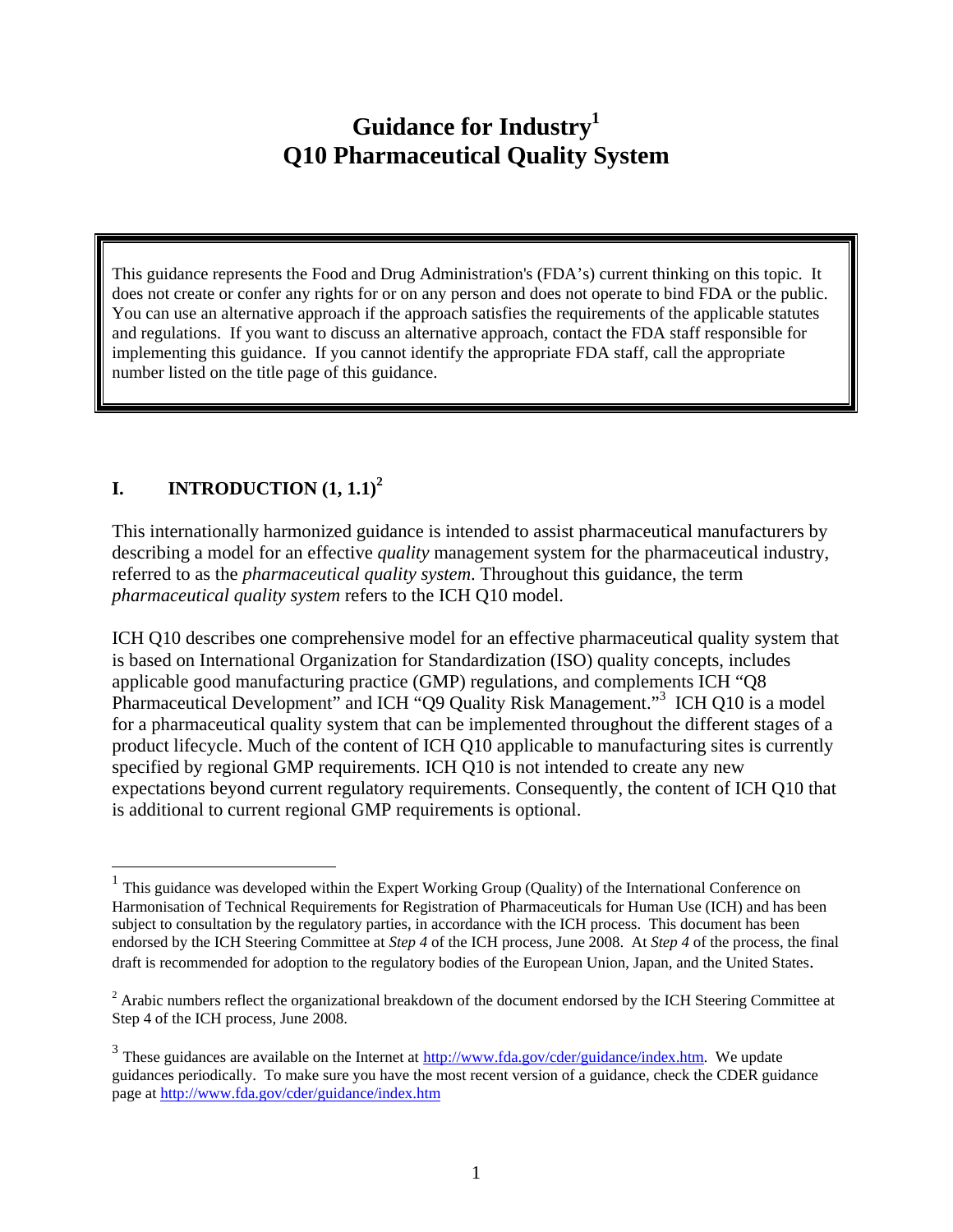<span id="page-4-0"></span>ICH Q10 demonstrates industry and regulatory authorities' support of an effective pharmaceutical quality system to enhance the quality and availability of medicines around the world in the interest of public health. Implementation of ICH Q10 throughout the product lifecycle should facilitate *innovation* and *continual improvement* and strengthen the link between pharmaceutical development and manufacturing activities.

FDA's guidance documents, including this guidance, do not establish legally enforceable responsibilities. Instead, guidances describe the Agency's current thinking on a topic and should be viewed only as recommendations, unless specific regulatory or statutory requirements are cited. The use of the word *should* in Agency guidances means that something is suggested or recommended, but not required.

## **II. PHARMACEUTICAL QUALITY MANAGEMENT SYSTEM**

## **A. Scope (1.2)**

This guidance applies to the systems supporting the development and manufacture of pharmaceutical drug substances (i.e., active pharmaceutical ingredients (APIs)) and drug products, including biotechnology and biological products, throughout the product lifecycle.

The elements of ICH Q10 should be applied in a manner that is appropriate and proportionate to each of the product lifecycle stages, recognizing the differences among, and the different goals of, each stage (see section IV (3)).

For the purposes of this guidance, the product lifecycle includes the following technical activities for new and existing products:

- Pharmaceutical Development
	- o Drug substance development
	- o Formulation development (including container/closure system)
	- o Manufacture of investigational products
	- o Delivery system development (where relevant)
	- o Manufacturing process development and scale-up
	- o Analytical method development
- Technology Transfer
	- o New product transfers during development through manufacturing
	- o Transfers within or between manufacturing and testing sites for marketed products
- Commercial Manufacturing
	- o Acquisition and control of materials
	- o Provision of facilities, utilities, and equipment
	- o Production (including packaging and labeling)
	- o Quality control and assurance
	- o Release
	- o Storage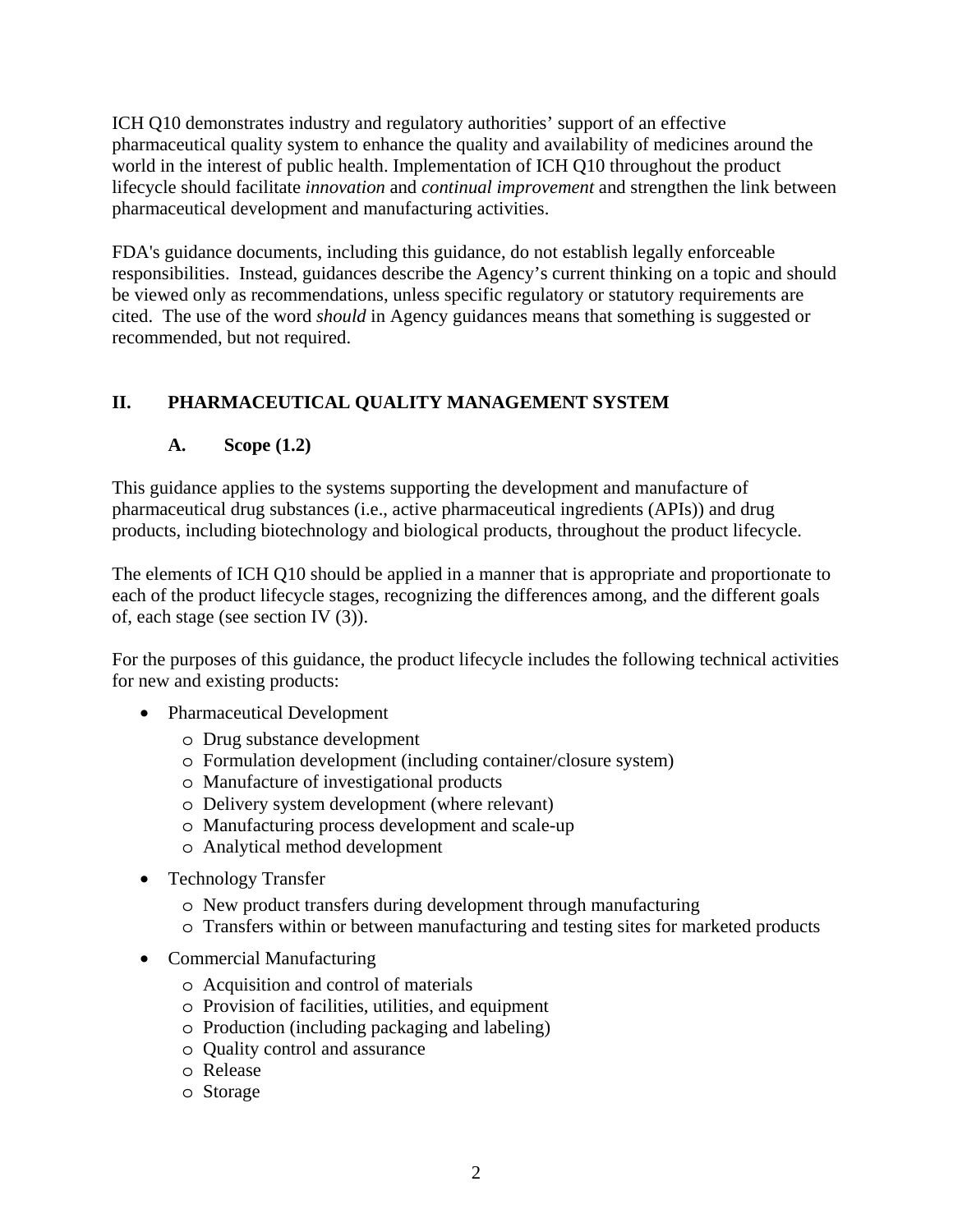- o Distribution (excluding wholesaler activities)
- <span id="page-5-0"></span>• Product Discontinuation
	- o Retention of documentation
	- o Sample retention
	- o Continued product assessment and reporting

## **B. Relationship of ICH Q10 to Regional GMP Requirements, ISO Standards, and ICH Q7 (1.3)**

Regional GMP requirements, the ICH guidance "Q7 Good Manufacturing Practice Guidance for Active Pharmaceutical Ingredients," and ISO quality management system guidelines form the foundation for ICH Q10. To meet the objectives described below, ICH Q10 augments GMPs by describing specific quality system elements and management responsibilities. ICH Q10 provides a harmonized model for a pharmaceutical quality system throughout the lifecycle of a product and is intended to be used together with regional GMP requirements.

The regional GMPs do not explicitly address all stages of the product lifecycle (e.g., development). The quality system elements and management responsibilities described in this guidance are intended to encourage the use of science- and risk-based approaches at each lifecycle stage, thereby promoting continual improvement across the entire product lifecycle.

## **C. Relationship of ICH Q10 to Regulatory Approaches (1.4)**

Regulatory approaches for a specific product or manufacturing facility should be commensurate with the level of product and process understanding, the results of *quality risk management*, and the effectiveness of the pharmaceutical quality system. When implemented, the effectiveness of the pharmaceutical quality system can normally be evaluated during a regulatory inspection at the manufacturing site. Potential opportunities to enhance science- and risk-based regulatory approaches are identified in Annex 1. Regulatory processes will be determined by region.

## **D. ICH Q10 Objectives (1.5)**

Implementation of the Q10 model should result in achievement of three main objectives that complement or enhance regional GMP requirements.

## *1. Achieve Product Realization (1.5.1)*

To establish, implement, and maintain a system that allows the delivery of products with the quality attributes appropriate to meet the needs of patients, health care professionals, regulatory authorities (including compliance with approved regulatory filings) and other internal and external customers.

## *2 Establish and Maintain a State of Control (1.5.2)*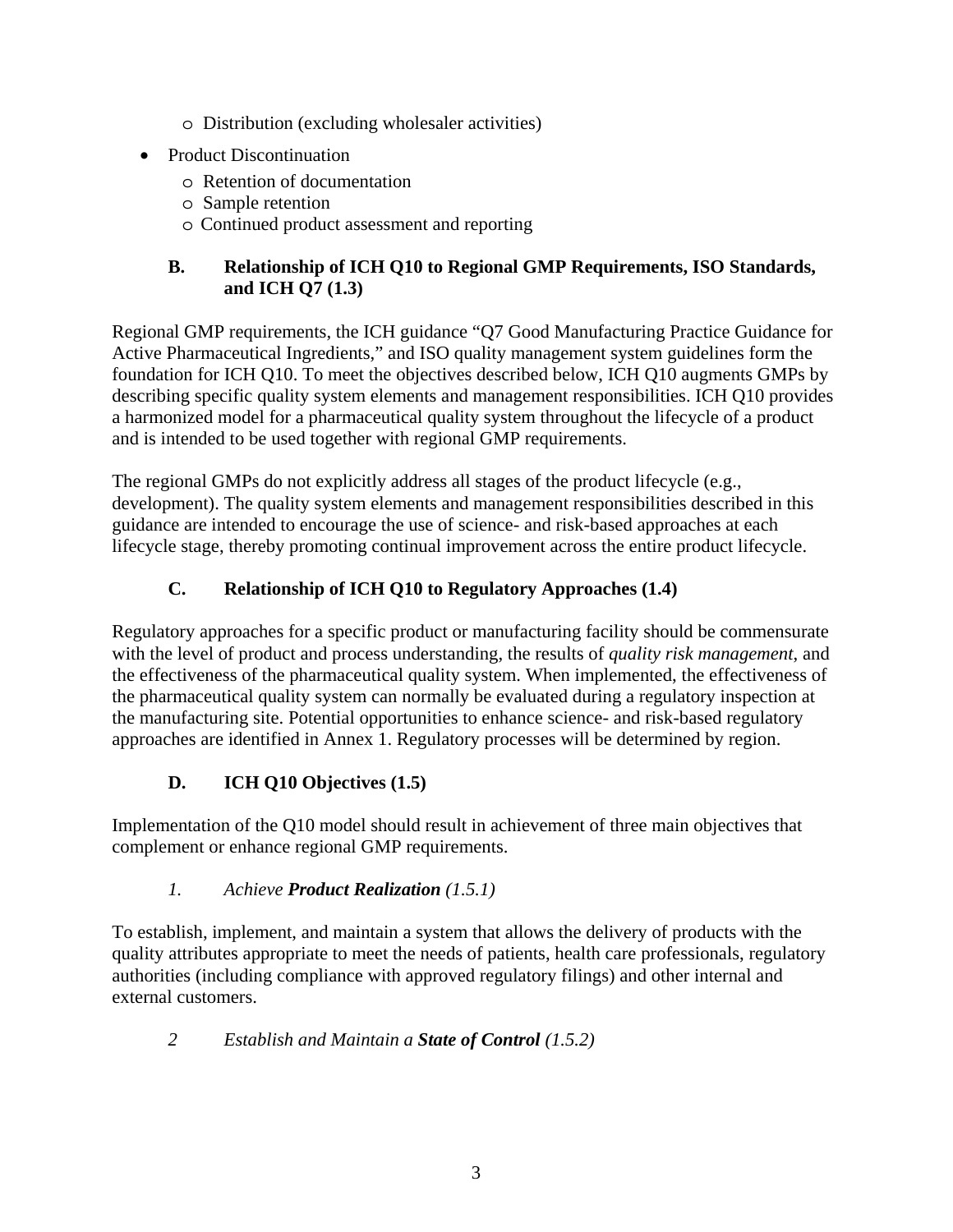<span id="page-6-0"></span>To develop and use effective monitoring and control systems for process performance and product quality, thereby providing assurance of continued suitability and *capability of processes*. Quality risk management can be useful in identifying the monitoring and control systems.

## *3 Facilitate Continual Improvement (1.5.3)*

To identify and implement appropriate product quality improvements, process improvements, variability reduction, innovations, and pharmaceutical quality system enhancements, thereby increasing the ability to fulfill a pharmaceutical manufacturer's own quality needs consistently. Quality risk management can be useful for identifying and prioritizing areas for continual improvement.

## **E.** *Enablers***: Knowledge Management and Quality Risk Management (1.6)**

Use of *knowledge management* and quality risk management will enable a company to implement ICH Q10 effectively and successfully. These enablers will facilitate achievement of the objectives described in section II.D (1.5) above by providing the means for science- and riskbased decisions related to product quality.

## *1. Knowledge Management (1.6.1)*

Product and process knowledge should be managed from development through the commercial life of the product up to and including product discontinuation. For example, development activities using scientific approaches provide knowledge for product and process understanding. Knowledge management is a systematic approach to acquiring, analyzing, storing, and disseminating information related to products, manufacturing processes, and components. Sources of knowledge include, but are not limited to, prior knowledge (public domain or internally documented); pharmaceutical development studies; technology transfer activities; process validation studies over the product lifecycle; manufacturing experience; innovation; continual improvement; and *change management* activities.

## *2. Quality Risk Management (1.6.2)*

Quality risk management is integral to an effective pharmaceutical quality system. It can provide a proactive approach to identifying, scientifically evaluating, and controlling potential risks to quality. It facilitates continual improvement of process performance and product quality throughout the product lifecycle. ICH Q9 provides principles and examples of tools for quality risk management that can be applied to different aspects of pharmaceutical quality.

## **F. Design and Content Considerations (1.7)**

- (a) The design, organization, and documentation of the pharmaceutical quality system should be well structured and clear to facilitate common understanding and consistent application.
- (b) The elements of ICH Q10 should be applied in a manner that is appropriate and proportionate to each of the product lifecycle stages, recognizing the different goals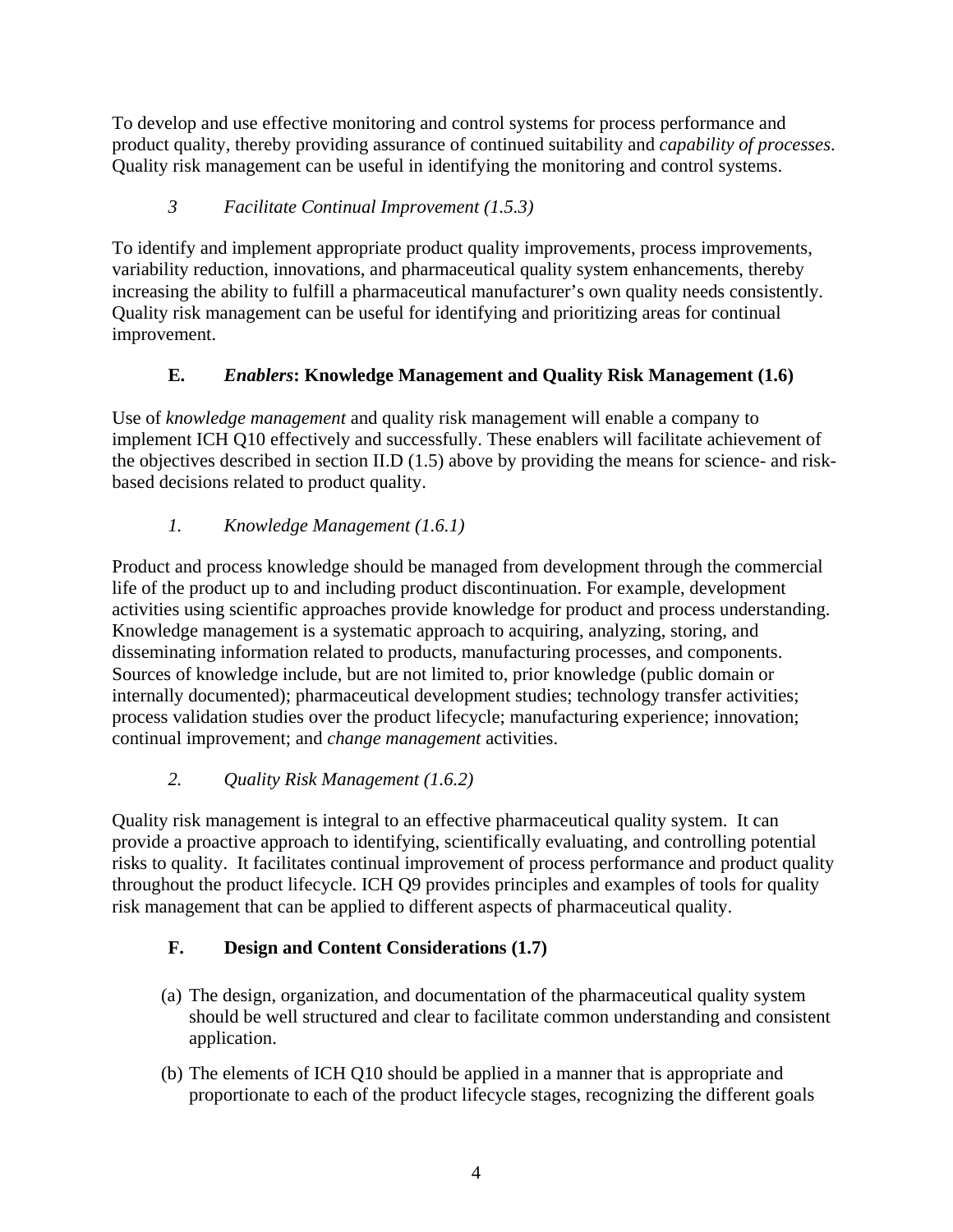and knowledge available for each stage.

- <span id="page-7-0"></span>(c) The size and complexity of the company's activities should be taken into consideration when developing a new pharmaceutical quality system or modifying an existing one. The design of the pharmaceutical quality system should incorporate appropriate risk management principles. While some aspects of the pharmaceutical quality system can be company wide and others site specific, the effectiveness of the pharmaceutical quality system is normally demonstrated at the site level.
- (d) The pharmaceutical quality system should include appropriate processes, resources, and responsibilities to provide assurance of the quality of *outsourced activities* and purchased materials as described in section III.G (2.7).
- (e) Management responsibilities, as described in section III (2), should be identified within the pharmaceutical quality system.
- (f) The pharmaceutical quality system should include the following elements, as described in section IV (3): process performance and product quality monitoring, *corrective* and *preventive action*, change management, and management review.
- (g) *Performance indicators*, as described in section V (4), should be identified and used to monitor the effectiveness of processes within the pharmaceutical quality system.

#### **G. Quality Manual (1.8)**

A *Quality Manual* or equivalent documentation approach should be established and should contain the description of the pharmaceutical quality system. The description should include:

- (a) The *quality policy* (see section III (2)).
- (b) The scope of the pharmaceutical quality system.
- (c) Identification of the pharmaceutical quality system processes, as well as their sequences, linkages, and interdependencies. Process maps and flow charts can be useful tools to facilitate depicting pharmaceutical quality system processes in a visual manner.
- (d) Management responsibilities within the pharmaceutical quality system (see section III (2)).

## **III. MANAGEMENT RESPONSIBILITY (2)**

Leadership is essential to establish and maintain a company-wide commitment to quality and for the performance of the pharmaceutical quality system.

#### **A. Management Commitment (2.1)**

(a) *Senior management* has the ultimate responsibility to ensure an effective pharmaceutical quality system is in place to achieve the *quality objectives,* and that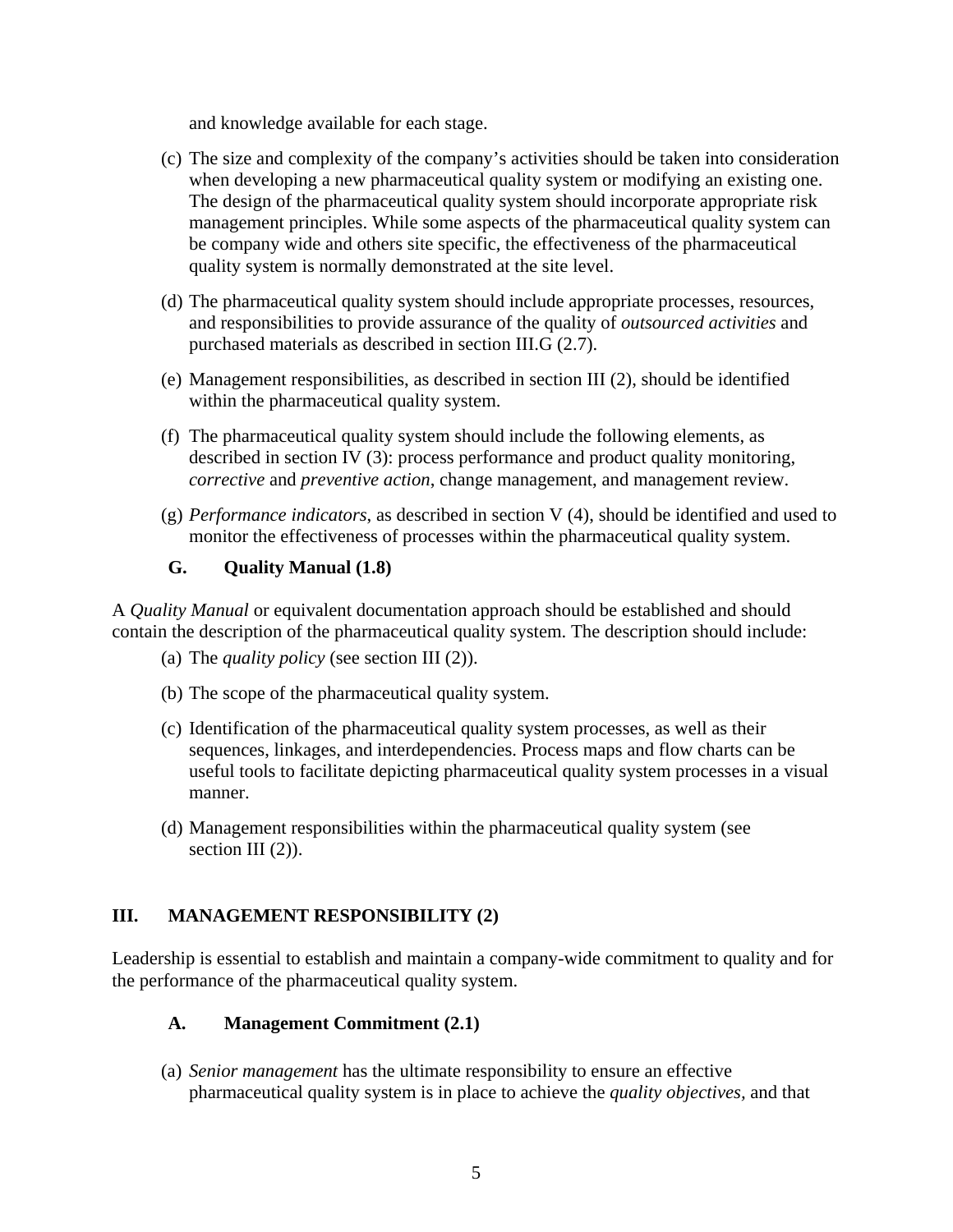<span id="page-8-0"></span>roles, responsibilities, and authorities are defined, communicated, and implemented throughout the company.

- (b) Management should:
	- (1) Participate in the design, implementation, monitoring, and maintenance of an effective pharmaceutical quality system.
	- (2) Demonstrate strong and visible support for the pharmaceutical quality system and ensure its implementation throughout their organization.
	- (3) Ensure a timely and effective communication and escalation process exists to raise quality issues to the appropriate levels of management.
	- (4) Define individual and collective roles, responsibilities, authorities, and interrelationships of all organizational units related to the pharmaceutical quality system. Ensure these interactions are communicated and understood at all levels of the organization. An independent quality unit/structure with authority to fulfill certain pharmaceutical quality system responsibilities is required by regional regulations.
	- (5) Conduct management reviews of process performance and product quality and of the pharmaceutical quality system.
	- (6) Advocate continual improvement.
	- (7) Commit appropriate resources.

#### **B. Quality Policy (2.2)**

- (a) Senior management should establish a quality policy that describes the overall intentions and direction of the company related to quality.
- (b) The quality policy should include an expectation to comply with applicable regulatory requirements and should facilitate continual improvement of the pharmaceutical quality system.
- (c) The quality policy should be communicated to and understood by personnel at all levels in the company.
- (d) The quality policy should be reviewed periodically for continuing effectiveness.

#### **C.** *Quality Planning (***2.3)**

- (a) Senior management should ensure the quality objectives to implement the quality policy are defined and communicated.
- (b) Quality objectives should be supported by all relevant levels of the company.
- (c) Quality objectives should align with the company's strategies and be consistent with the quality policy.
- (d) Management should provide the appropriate resources and training to achieve the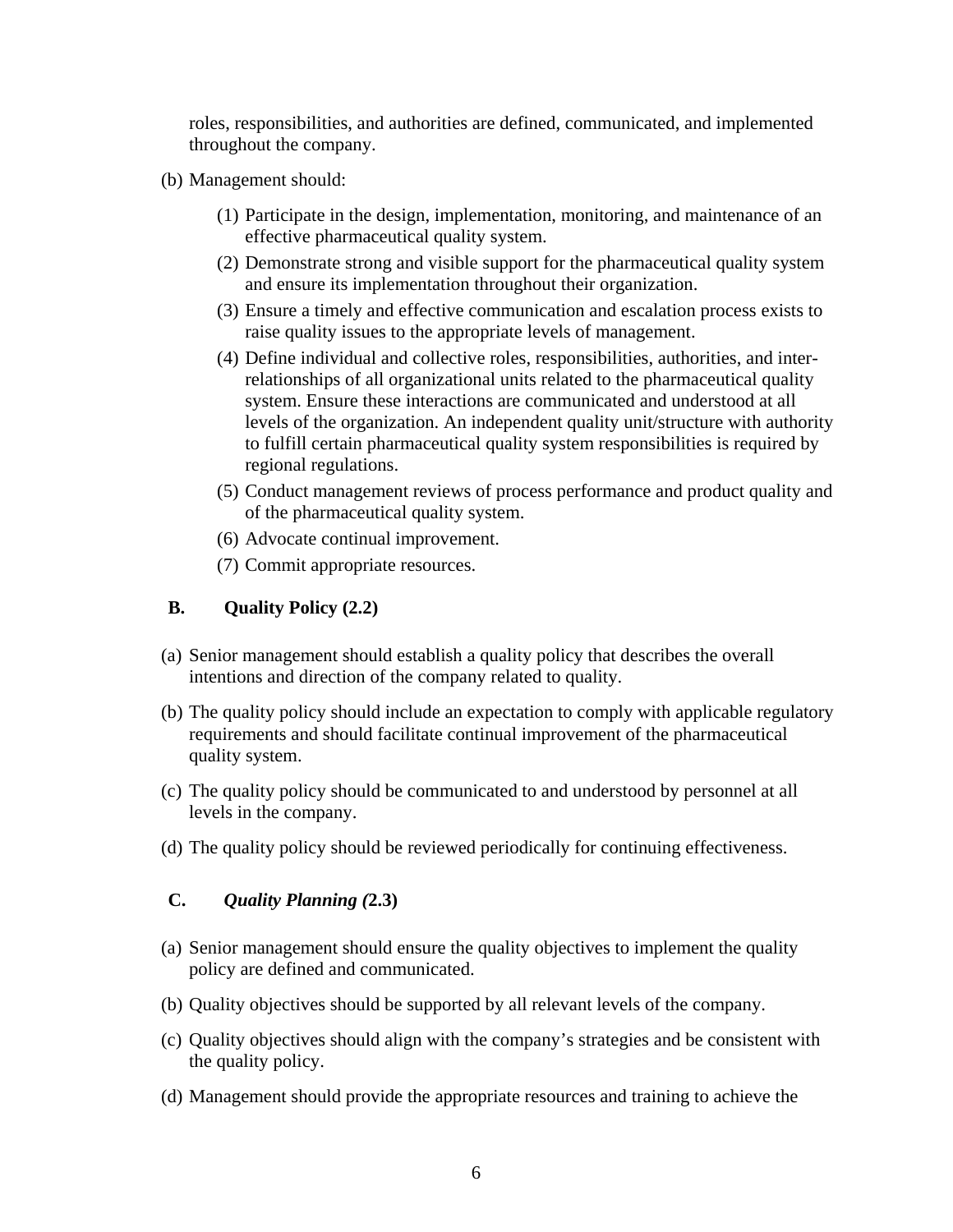<span id="page-9-0"></span>quality objectives.

(e) Performance indicators that measure progress against quality objectives should be established, monitored, communicated regularly, and acted upon as appropriate as described in section V.A (4.1) of this document.

#### **D. Resource Management (2.4)**

- pharmaceutical quality system and continually improve its effectiveness. (a) Management should determine and provide adequate and appropriate resources (human, financial, materials, facilities, and equipment) to implement and maintain the
- pharmaceutical quality system and continually improve its effectiveness. (b) Management should ensure that resources are appropriately applied to a specific product, process, or site.

#### **E. Internal Communication (2.5)**

- implemented within the organization. (a) Management should ensure appropriate communication processes are established and
- (b) Communications processes should ensure the flow of appropriate information between all levels of the company.
- (c) Communication processes should ensure the appropriate and timely escalation of certain product quality and pharmaceutical quality system issues.

#### **F. Management Review (2.6)**

- (a) Senior management should be responsible for pharmaceutical quality system governance through management review to ensure its continuing suitability and effectiveness.
- (b) Management should assess the conclusions of periodic reviews of process performance and product quality and of the pharmaceutical quality system, as described in sections IV (3) and V (4).

#### **G. Management of Outsourced Activities and Purchased Materials (2.7)**

The pharmaceutical quality system, including the management responsibilities described in this section, extends to the control and review of any outsourced activities and quality of purchased materials. The pharmaceutical company is ultimately responsible to ensure processes are in place to assure the control of outsourced activities and quality of purchased materials. These processes should incorporate quality risk management and include:

(a) Assessing prior to outsourcing operations or selecting material suppliers, the suitability and competence of the other party to carry out the activity or provide the material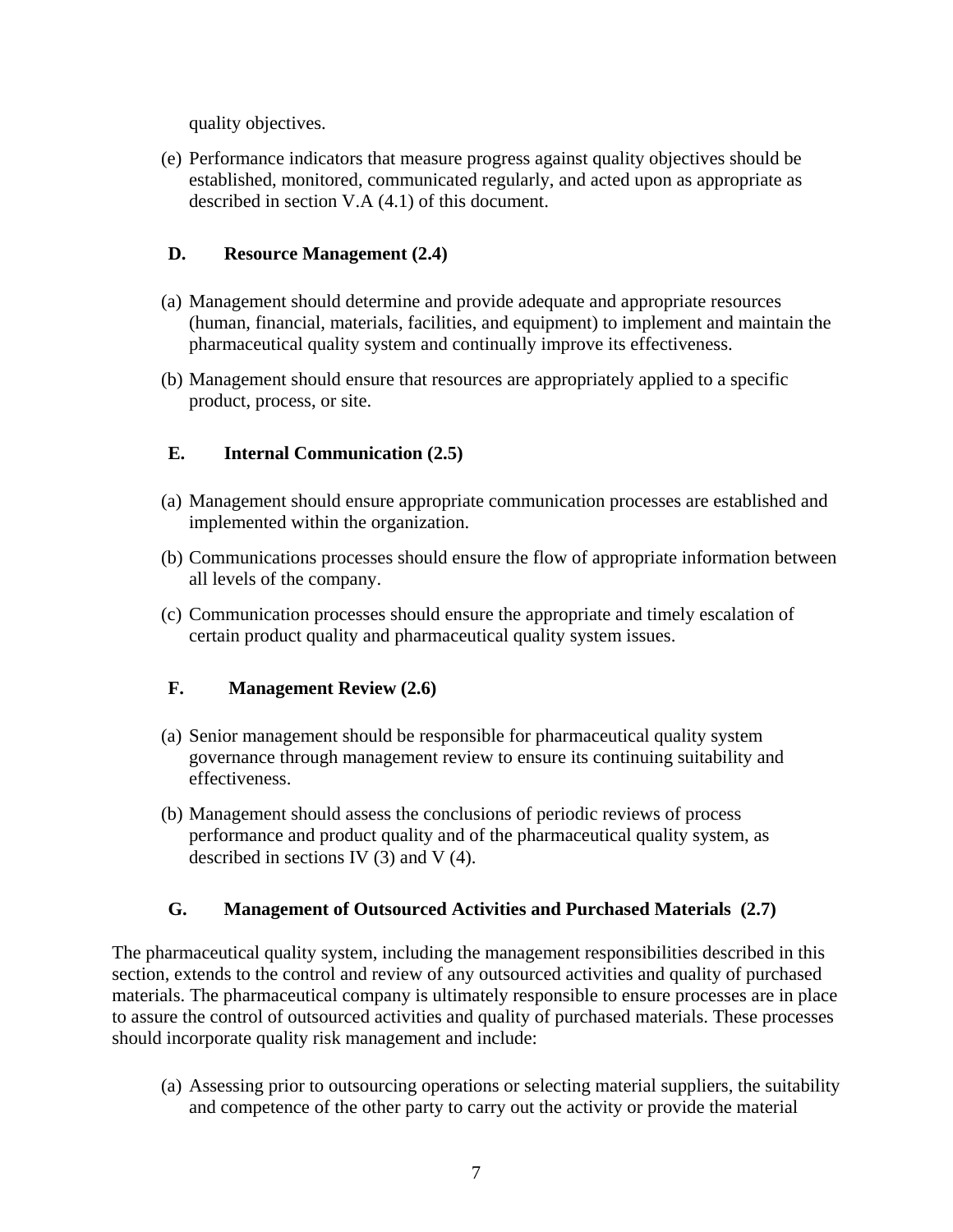using a defined supply chain (e.g., audits, material evaluations, qualification).

- <span id="page-10-0"></span>(b) Defining the responsibilities and communication processes for quality-related activities of the involved parties. For outsourced activities, this should be included in a written agreement between the contract giver and contract acceptor.
- (c) Monitoring and review of the performance of the contract acceptor or the quality of the material from the provider, and the identification and implementation of any essential improvements.
- (d) Monitoring incoming ingredients and materials to ensure they are from approved sources using the agreed supply chain.

#### **H. Management of Change in Product Ownership (2.8)**

When product ownership changes (e.g., through acquisitions), management should consider the complexity of this and ensure:

- (a) The ongoing responsibilities are defined for each company involved
- (b) The essential information is transferred

#### **IV. CONTINUAL IMPROVEMENT OF PROCESS PERFORMANCE AND PRODUCT QUALITY (3)**

This section describes the lifecycle stage goals and the four specific pharmaceutical quality system elements that augment regional requirements to achieve the ICH Q10 objectives, as defined in section II.D (1.5). It does not restate all regional GMP requirements.

## **A. Lifecycle Stage Goals (3.1)**

The goals of each product lifecycle stage are described below.

## *1. Pharmaceutical Development (3.1.1)*

The goal of pharmaceutical development activities is to design a product and its manufacturing process to consistently deliver the intended performance and meet the needs of patients and healthcare professionals, and regulatory authorities and internal customers' requirements. Approaches to pharmaceutical development are described in ICH Q8. The results of exploratory and clinical development studies, while outside the scope of this guidance, are inputs to pharmaceutical development.

*2. Technology Transfer (3.1.2)* 

The goal of technology transfer activities is to transfer product and process knowledge between development and manufacturing, and within or between manufacturing sites to achieve product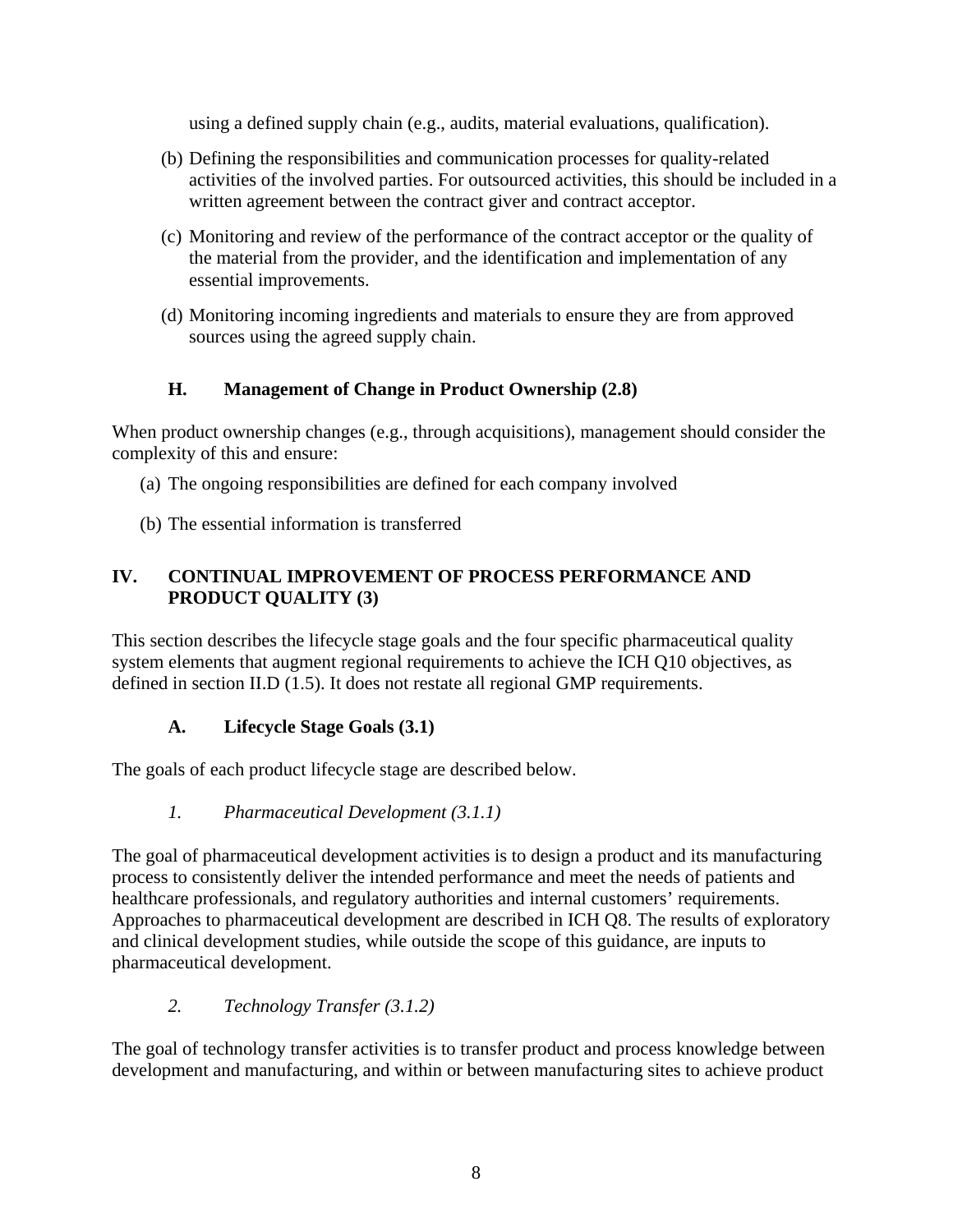<span id="page-11-0"></span>realization. This knowledge forms the basis for the manufacturing process, *control strategy*, process validation approach, and ongoing continual improvement.

## *3. Commercial Manufacturing (3.1.3)*

The goals of manufacturing activities include achieving product realization, establishing and maintaining a state of control, and facilitating continual improvement. The pharmaceutical quality system should assure that the desired product quality is routinely met, suitable process performance is achieved, the set of controls are appropriate, improvement opportunities are identified and evaluated, and the body of knowledge is continually expanded.

## *4. Product Discontinuation (3.1.4)*

The goal of product discontinuation activities is to manage the terminal stage of the product lifecycle effectively. For product discontinuation, a predefined approach should be used to manage activities such as retention of documentation and samples and continued product assessment (e.g., complaint handling and stability) and reporting in accordance with regulatory requirements.

## **B. Pharmaceutical Quality System Elements (3.2)**

The elements described below might be required in part under regional GMP regulations. However, the Q10 model's intent is to enhance these elements to promote the lifecycle approach to product quality. These four elements are:

- Process performance and product quality monitoring system
- *Corrective action* and *preventive action* (CAPA) system
- Change management system
- Management review of process performance and product quality

These elements should be applied in a manner that is appropriate and proportionate to each of the product lifecycle stages, recognizing the differences among the stages and the different goals of each stage. Throughout the product lifecycle, companies are encouraged to evaluate opportunities for innovative approaches to improve product quality.

Each element is followed by a table of example applications of the element to the stages of the pharmaceutical lifecycle.

## *1. Process Performance and Product Quality Monitoring System 3.2.1*

Pharmaceutical companies should plan and execute a system for the monitoring of process performance and product quality to ensure a state of control is maintained. An effective monitoring system provides assurance of the continued capability of processes and controls to produce a product of desired quality and to identify areas for continual improvement. The process performance and product quality monitoring system should: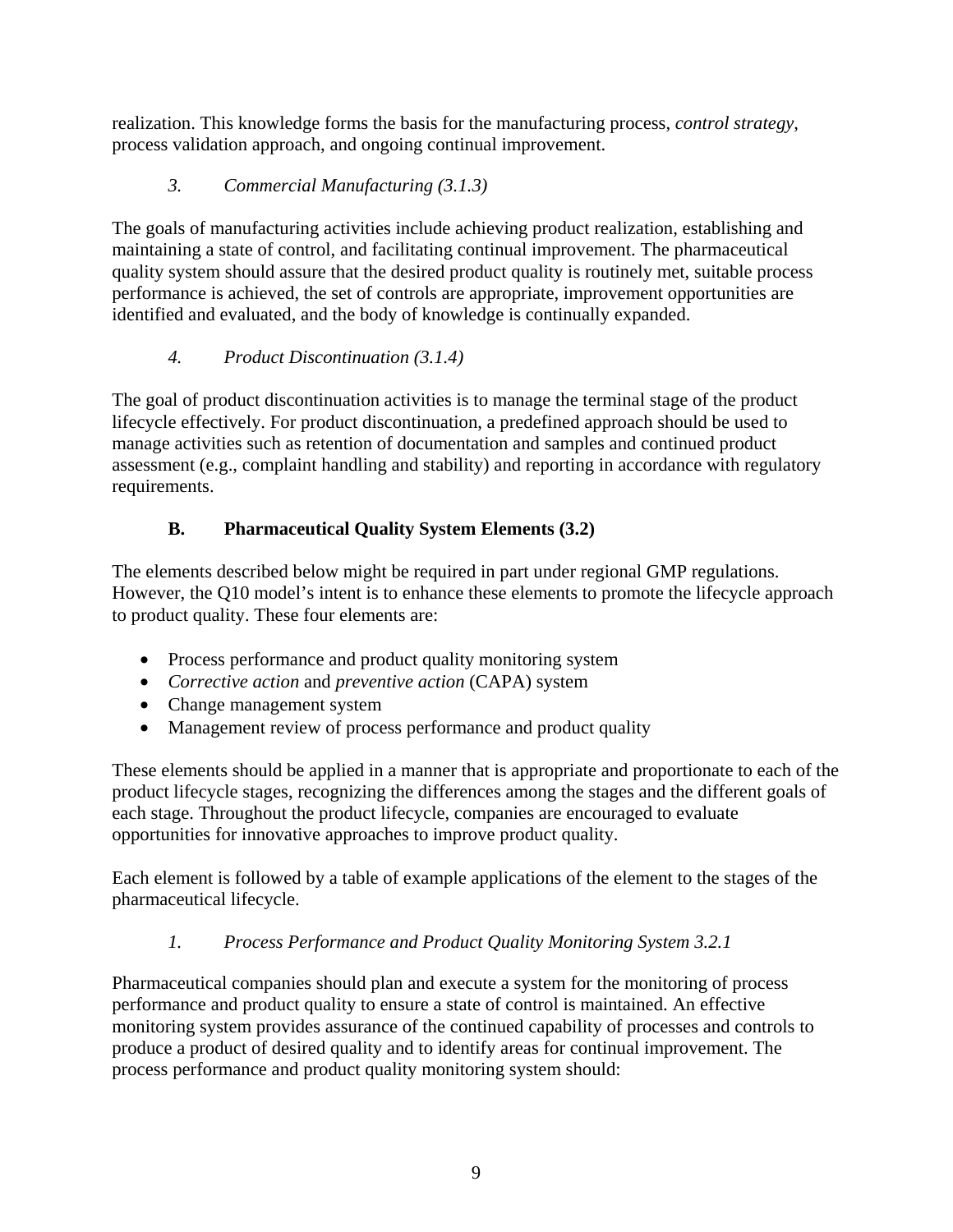- (a) Use quality risk management to establish the control strategy. This can include parameters and attributes related to drug substance and drug product materials and components, facility and equipment operating conditions, in-process controls, finished product specifications, and the associated methods and frequency of monitoring and control. The control strategy should facilitate timely *feedback/feedforward* and appropriate corrective action and preventive action.
- (b) Provide the tools for measurement and analysis of parameters and attributes identified in the control strategy (e.g., data management and statistical tools).
- (c) Analyze parameters and attributes identified in the control strategy to verify continued operation within a state of control.
- (d) Identify sources of variation affecting process performance and product quality for potential continual improvement activities to reduce or control variation.
- (e) Include feedback on product quality from both internal and external sources (e.g., complaints, product rejections, nonconformances, recalls, deviations, audits and regulatory inspections, and findings).
- (f) Provide knowledge to enhance process understanding, enrich the *design space* (where established), and enable innovative approaches to process validation.

#### **Table I: Application of Process Performance and Product Quality Monitoring System Throughout the Product Lifecycle**

| <b>Pharmaceutical</b>                                                                                                                                                                              | <b>Technology</b>                                                                                                                                                                                                                                                                                             | <b>Commercial</b>                                                                                                                                                                                            | <b>Product</b>                                                                                                                                                                                                                                       |
|----------------------------------------------------------------------------------------------------------------------------------------------------------------------------------------------------|---------------------------------------------------------------------------------------------------------------------------------------------------------------------------------------------------------------------------------------------------------------------------------------------------------------|--------------------------------------------------------------------------------------------------------------------------------------------------------------------------------------------------------------|------------------------------------------------------------------------------------------------------------------------------------------------------------------------------------------------------------------------------------------------------|
| <b>Development</b>                                                                                                                                                                                 | <b>Transfer</b>                                                                                                                                                                                                                                                                                               | <b>Manufacturing</b>                                                                                                                                                                                         | <b>Discontinuation</b>                                                                                                                                                                                                                               |
| Process and product<br>knowledge generated<br>and process and<br>product monitoring<br>conducted throughout<br>development can be<br>used to establish a<br>control strategy for<br>manufacturing. | Monitoring during<br>scale-up activities can<br>provide a preliminary<br>indication of process<br>performance and the<br>successful integration<br>into manufacturing.<br>Knowledge obtained<br>during transfer and<br>scale-up activities can<br>be useful in further<br>developing the control<br>strategy. | A well-defined system<br>for process<br>performance and<br>product quality<br>monitoring should be<br>applied to assure<br>performance within a<br>state of control and to<br>identify improvement<br>areas. | Once manufacturing<br>ceases, monitoring<br>such as stability testing<br>should continue to<br>completion of the<br>studies. Appropriate<br>action on marketed<br>product should<br>continue to be executed<br>according to regional<br>regulations. |

## *2. Corrective Action and Preventive Action (CAPA) System (3.2.2)*

The pharmaceutical company should have a system for implementing corrective actions and preventive actions resulting from the investigation of complaints, product rejections, nonconformances, recalls, deviations, audits, regulatory inspections and findings, and trends from process performance and product quality monitoring. A structured approach to the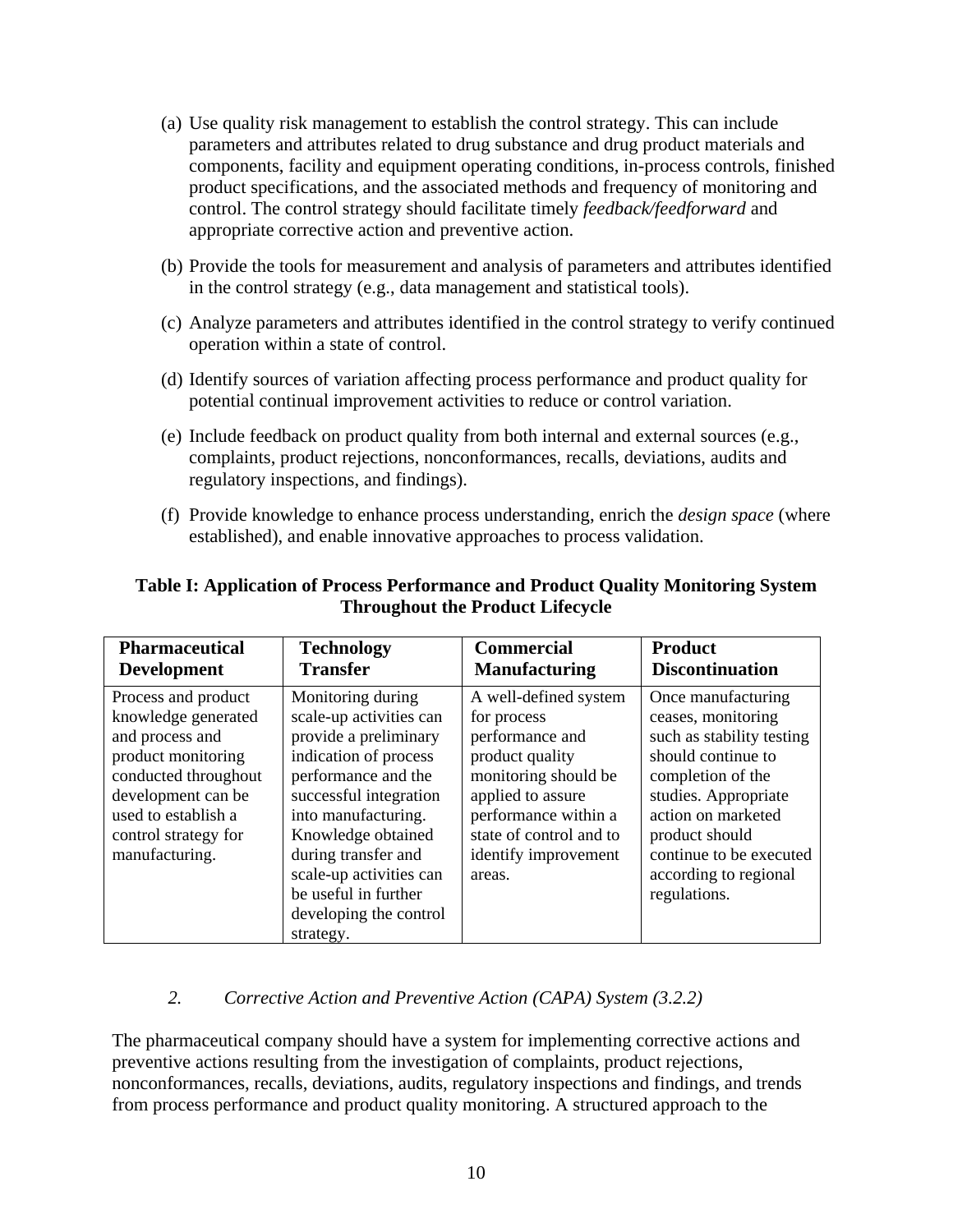investigation process should be used with the objective of determining the root cause. The level of effort, formality, and documentation of the investigation should be commensurate with the level of risk, in line with ICH Q9. CAPA methodology should result in product and process improvements and enhanced product and process understanding.

| Table II: Application of Corrective Action and Preventive Action System Throughout the |  |
|----------------------------------------------------------------------------------------|--|
| <b>Product Lifecycle</b>                                                               |  |

| <b>Pharmaceutical</b>                                                                                                                                                                                              | <b>Technology</b>                                                                                         | <b>Commercial</b>                                                                       | <b>Product</b>                                                                                                                                                                                        |
|--------------------------------------------------------------------------------------------------------------------------------------------------------------------------------------------------------------------|-----------------------------------------------------------------------------------------------------------|-----------------------------------------------------------------------------------------|-------------------------------------------------------------------------------------------------------------------------------------------------------------------------------------------------------|
| <b>Development</b>                                                                                                                                                                                                 | <b>Transfer</b>                                                                                           | <b>Manufacturing</b>                                                                    | <b>Discontinuation</b>                                                                                                                                                                                |
| Product or process<br>variability is explored.<br>CAPA methodology is<br>useful where corrective<br>actions and preventive<br>actions are incorporated<br>into the iterative design<br>and development<br>process. | CAPA can be used as<br>an effective system for<br>feedback, feedforward,<br>and continual<br>improvement. | CAPA should be used,<br>and the effectiveness of<br>the actions should be<br>evaluated. | CAPA should continue<br>after the product is<br>discontinued. The<br>impact on product<br>remaining on the<br>market should be<br>considered, as well as<br>other products that<br>might be affected. |

#### *3. Change Management System (3.2.3)*

Innovation, continual improvement, the outputs of process performance and product quality monitoring, and CAPA drive change. To evaluate, approve, and implement these changes properly, a company should have an effective change management system. There is generally a difference in formality of change management processes prior to the initial regulatory submission and after submission, where changes to the regulatory filing might be required under regional requirements.

The change management system ensures continual improvement is undertaken in a timely and effective manner. It should provide a high degree of assurance there are no unintended consequences of the change.

The change management system should include the following, as appropriate for the stage of the lifecycle:

- (a) Quality risk management should be utilized to evaluate proposed changes. The level of effort and formality of the evaluation should be commensurate with the level of risk.
- (b) Proposed changes should be evaluated relative to the marketing authorization, including design space, where established, and/or current product and process understanding. There should be an assessment to determine whether a change to the regulatory filing is required under regional requirements. As stated in ICH Q8, working within the design space is not considered a change (from a regulatory filing perspective). However, from a pharmaceutical quality system standpoint, all changes should be evaluated by a company's change management system.
- (c) Proposed changes should be evaluated by expert teams contributing the appropriate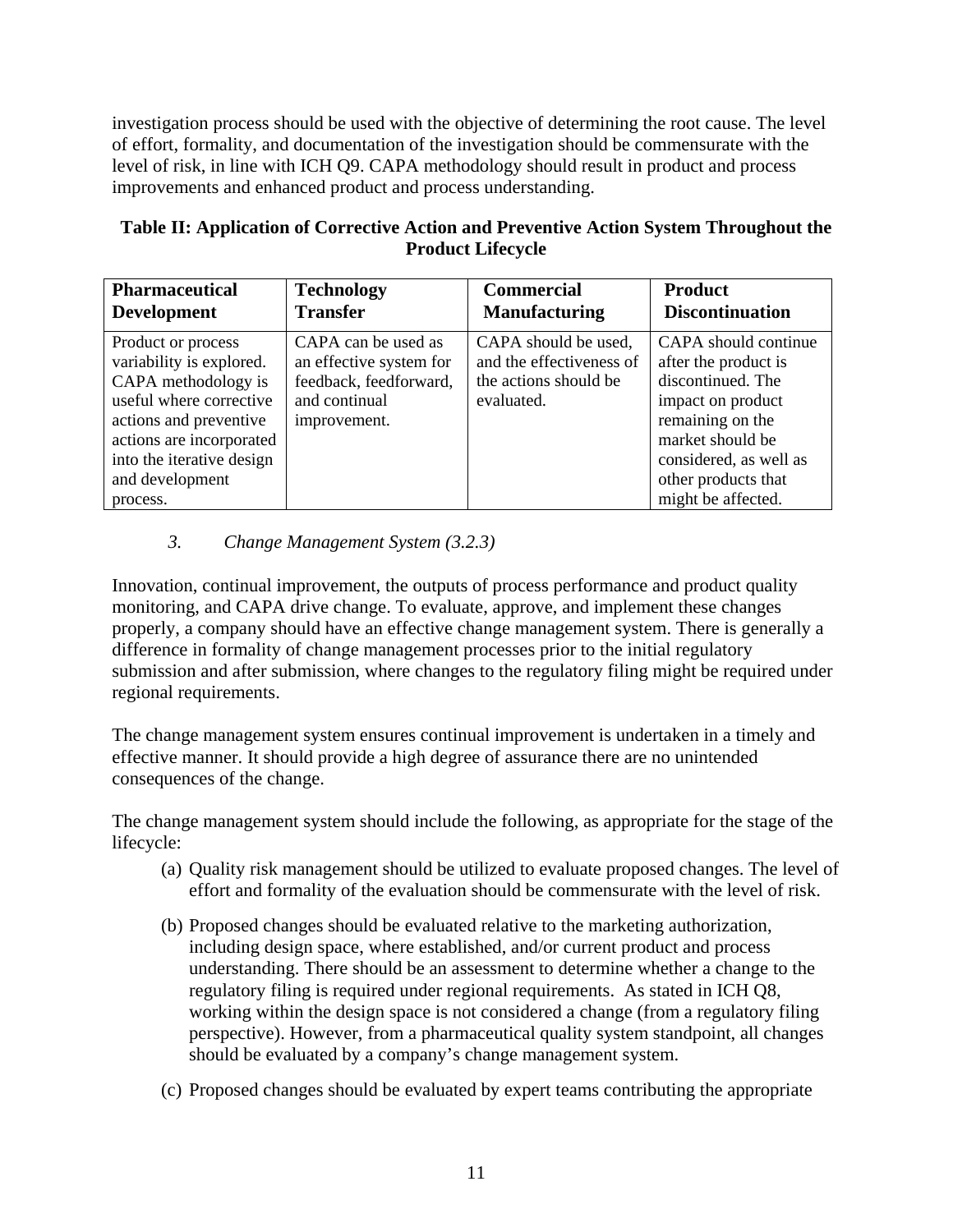expertise and knowledge from relevant areas (e.g., Pharmaceutical Development, Manufacturing, Quality, Regulatory Affairs, and Medical) to ensure the change is technically justified. Prospective evaluation criteria for a proposed change should be set.

(d) After implementation, an evaluation of the change should be undertaken to confirm the change objectives were achieved and that there was no deleterious impact on product quality.

| <b>Pharmaceutical</b>                                                                                                                                                                                                        | <b>Technology</b>                                                                                                                                                          | <b>Commercial</b>                                                                                                                                                                                           | <b>Product</b>                                                                                                   |
|------------------------------------------------------------------------------------------------------------------------------------------------------------------------------------------------------------------------------|----------------------------------------------------------------------------------------------------------------------------------------------------------------------------|-------------------------------------------------------------------------------------------------------------------------------------------------------------------------------------------------------------|------------------------------------------------------------------------------------------------------------------|
| <b>Development</b>                                                                                                                                                                                                           | <b>Transfer</b>                                                                                                                                                            | <b>Manufacturing</b>                                                                                                                                                                                        | <b>Discontinuation</b>                                                                                           |
| Change is an inherent<br>part of the development<br>process and should be<br>documented; the<br>formality of the change<br>management process<br>should be consistent<br>with the stage of<br>pharmaceutical<br>development. | The change<br>management system<br>should provide<br>management and<br>documentation of<br>adjustments made to<br>the process during<br>technology transfer<br>activities. | A formal change<br>management system<br>should be in place for<br>commercial<br>manufacturing.<br>Oversight by the<br>quality unit should<br>provide assurance of<br>appropriate science-<br>and risk-based | Any changes after<br>product discontinuation<br>should go through an<br>appropriate change<br>management system. |
|                                                                                                                                                                                                                              |                                                                                                                                                                            | assessments.                                                                                                                                                                                                |                                                                                                                  |

#### **Table III: Application of Change Management System Throughout the Product Lifecycle**

#### *4. Management Review of Process Performance and Product Quality (3.2.4)*

Management review should provide assurance that process performance and product quality are managed over the lifecycle. Depending on the size and complexity of the company, management review can be a series of reviews at various levels of management and should include a timely and effective communication and escalation process to raise appropriate quality issues to senior levels of management for review.

- (a) The management review system should include:
	- (1) The results of regulatory inspections and findings, audits and other assessments, and commitments made to regulatory authorities
	- (2) Periodic quality reviews, that can include:
		- (i) Measures of customer satisfaction such as product quality complaints and recalls
		- (ii) Conclusions of process performance and product quality monitoring
		- (iii) The effectiveness of process and product changes including those arising from corrective action and preventive actions
	- (3) Any follow-up actions from previous management reviews
- (b) The management review system should identify appropriate actions, such as:
	- (1) Improvements to manufacturing processes and products
	- (2) Provision, training, and/or realignment of resources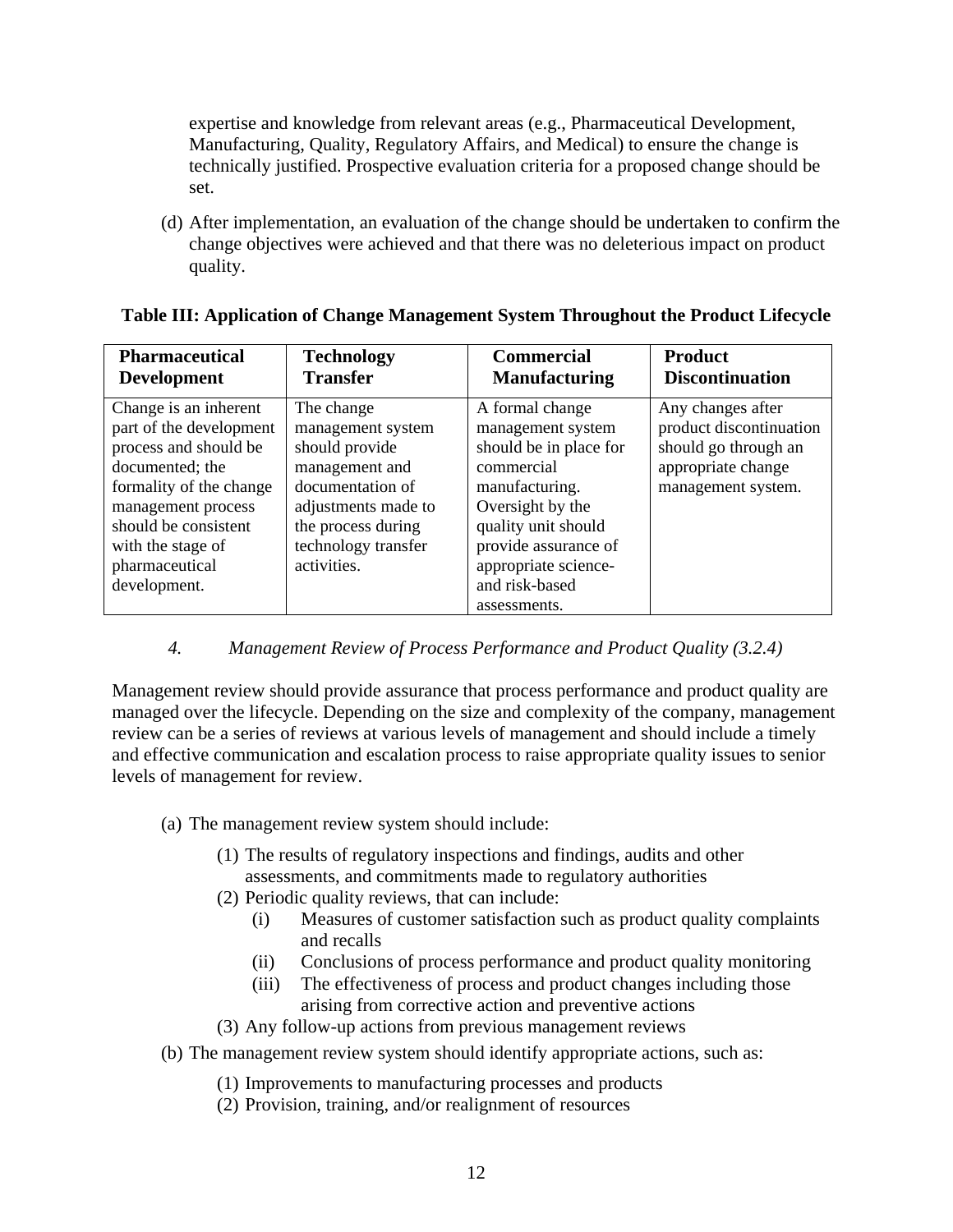(3) Capture and dissemination of knowledge

#### **Table IV: Application of Management Review of Process Performance and Product Quality Throughout the Product Lifecycle**

| <b>Pharmaceutical</b>                                                                                           | <b>Technology</b>                                                                                                                                       | <b>Commercial</b>                                                                                                             | <b>Product</b>                                                                                               |
|-----------------------------------------------------------------------------------------------------------------|---------------------------------------------------------------------------------------------------------------------------------------------------------|-------------------------------------------------------------------------------------------------------------------------------|--------------------------------------------------------------------------------------------------------------|
| <b>Development</b>                                                                                              | <b>Transfer</b>                                                                                                                                         | <b>Manufacturing</b>                                                                                                          | <b>Discontinuation</b>                                                                                       |
| Aspects of management<br>review can be<br>performed to ensure<br>adequacy of the product<br>and process design. | Aspects of<br>management review<br>should be performed to<br>ensure the developed<br>product and process<br>can be manufactured at<br>commercial scale. | Management review<br>should be a structured<br>system, as described<br>above, and should<br>support continual<br>improvement. | Management review<br>should include such<br>items as product<br>stability and product<br>quality complaints. |

#### **V. CONTINUAL IMPROVEMENT OF THE PHARMACEUTICAL QUALITY SYSTEM (4)**

This section describes activities that should be conducted to manage and continually improve the pharmaceutical quality system.

#### **A. Management Review of the Pharmaceutical Quality System (4.1)**

Management should have a formal process for reviewing the pharmaceutical quality system on a periodic basis. The review should include:

- (a) Measurement of achievement of pharmaceutical quality system objectives
- (b) Assessment of performance indicators that can be used to monitor the effectiveness of processes within the pharmaceutical quality system, such as:
	- (1) Complaint, deviation, CAPA and change management processes
	- (2) Feedback on outsourced activities
	- (3) Self-assessment processes including risk assessments, trending, and audits
	- (4) External assessments such as regulatory inspections and findings and customer audits

#### **B. Monitoring of Internal and External Factors That Can Have an Impacton the Pharmaceutical Quality System (4.2)**

Factors monitored by management can include:

- **Pharmaceutical Quality System** (a) Emerging regulations, guidance, and quality issues that can have an impact on the
- Pharmaceutical Quality System (b) Innovations that might enhance the pharmaceutical quality system (c) Changes in business environment and objectives
-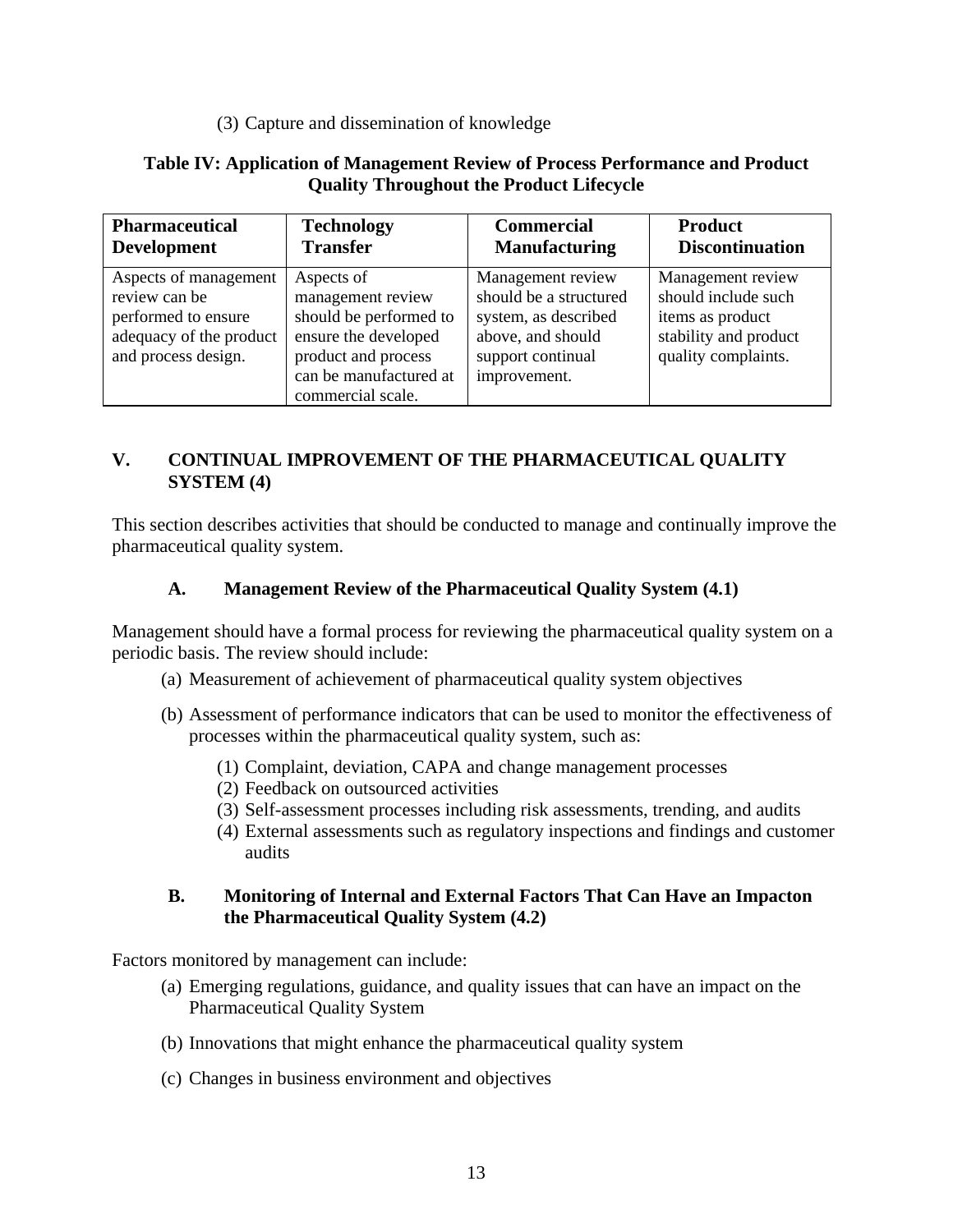<span id="page-16-0"></span>(d) Changes in product ownership

#### **C. Outcomes of Management Review and Monitoring (4.3)**

The outcome of management review of the pharmaceutical quality system and monitoring of internal and external factors can include:

- (a) Improvements to the pharmaceutical quality system and related processes
- (b) Allocation or reallocation of resources and/or personnel training
- (c) Revisions to quality policy and quality objectives
- management (d) Documentation and timely and effective communication of the results of the management review and actions, including escalation of appropriate issues to senior management 14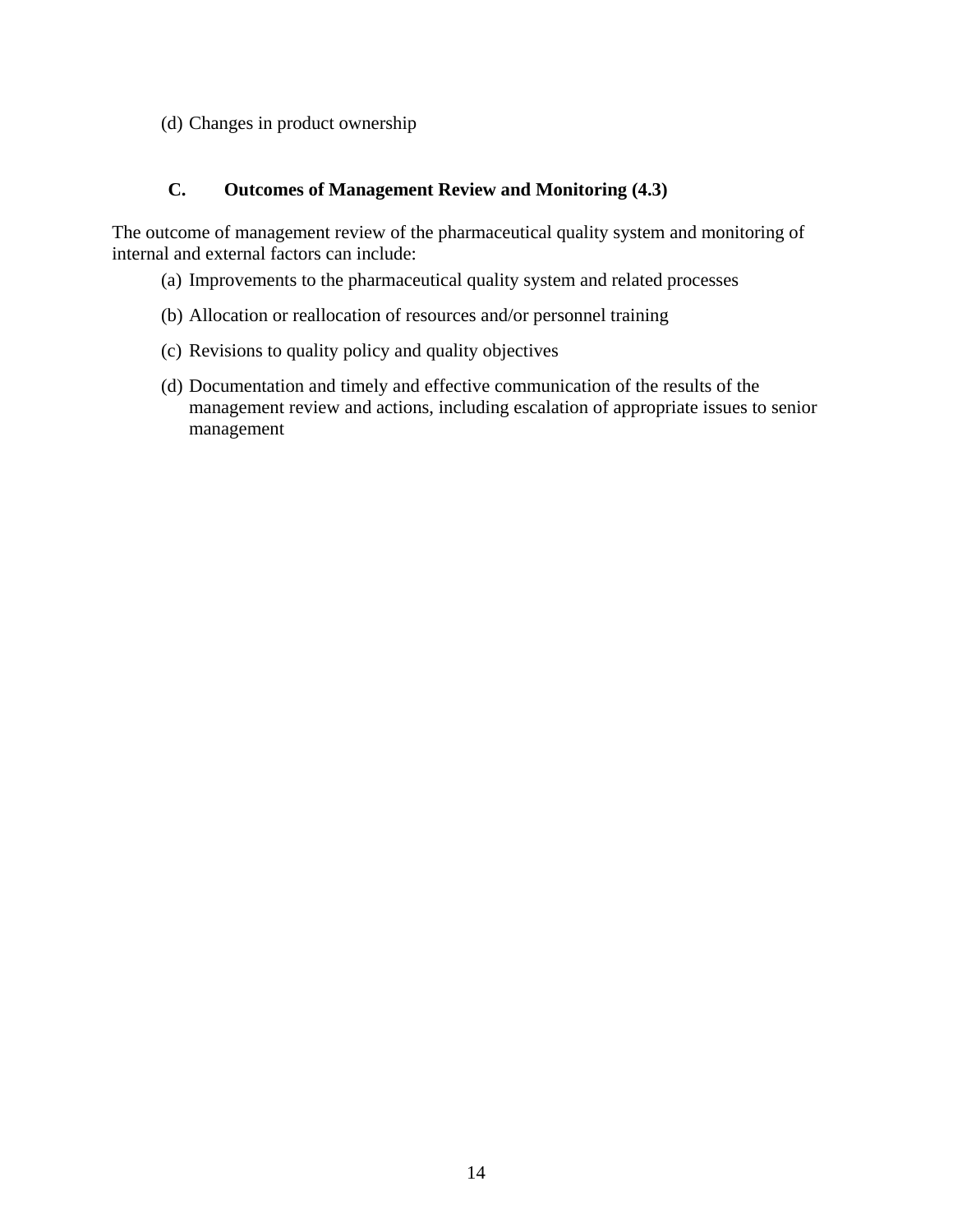#### **VI. GLOSSARY (5)**

<span id="page-17-0"></span>ICH and ISO definitions are used in ICH Q10 where they exist. For the purpose of ICH Q10, where the words "requirement", "requirements," or "necessary" appear in an ISO definition, they do not necessarily reflect a regulatory requirement. The source of the definition is identified in parentheses after the definition. Where no appropriate ICH or ISO definition was available, an ICH Q10 definition was developed.

**Capability of a Process:** Ability of a process to realize a product that will fulfill the requirements of that product. The concept of process capability can also be defined in statistical terms. (ISO 9000:2005)

**Change Management:** A systematic approach to proposing, evaluating, approving, implementing, and reviewing changes. (ICH Q10)

**Continual Improvement:** Recurring activity to increase the ability to fulfill requirements. (ISO 9000:2005)

**Control Strategy:** A planned set of controls, derived from current product and process understanding, that assures process performance and product quality. The controls can include parameters and attributes related to drug substance and drug product materials and components, facility and equipment operating conditions, in-process controls, finished product specifications, and the associated methods and frequency of monitoring and control. (ICH Q10)

**Corrective Action:** Action to eliminate the cause of a detected nonconformity or other undesirable situation. NOTE: Corrective action is taken to prevent recurrence whereas preventive action is taken to prevent occurrence. (ISO 9000:2005)

**Design Space:** The multidimensional combination and interaction of input variables (e.g., material attributes) and process parameters that have been demonstrated to provide assurance of quality. (ICH Q8)

**Enabler:** A tool or process that provides the means to achieve an objective. (ICH Q10)

#### **Feedback/Feedforward:**

**Feedback:** The modification or control of a process or system by its results or effects.

**Feedforward:** The modification or control of a process using its anticipated results or effects. (Oxford Dictionary of English by Oxford University Press, 2003)

Feedback/feedforward can be applied technically in process control strategies and conceptually in quality management. (ICH Q10)

**Innovation:** The introduction of new technologies or methodologies. (ICH Q10)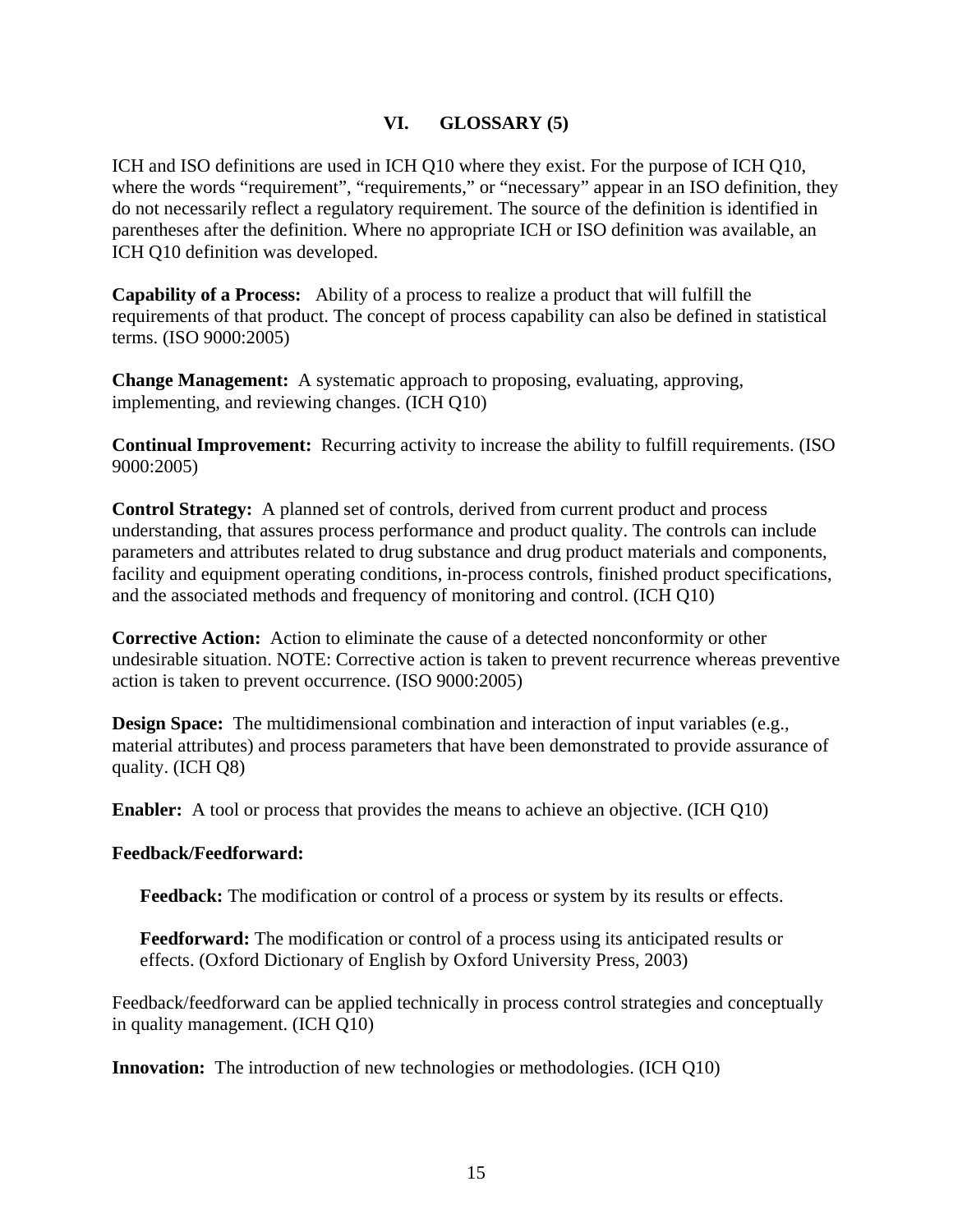**Knowledge Management:** Systematic approach to acquiring, analyzing, storing, and disseminating information related to products, manufacturing processes, and components. (ICH Q10)

**Outsourced Activities:** Activities conducted by a contract acceptor under a written agreement with a contract giver. (ICH Q10)

**Performance Indicators:** Measurable values used to quantify quality objectives to reflect the performance of an organization, process, or system, also known as *performance metrics* in some regions. (ICH Q10)

**Pharmaceutical Quality System (PQS):** Management system to direct and control a pharmaceutical company with regard to quality. (ICH Q10 based upon ISO 9000:2005)

**Preventive Action:** Action to eliminate the cause of a potential nonconformity or other undesirable potential situation. NOTE: Preventive action is taken to prevent occurrence whereas corrective action is taken to prevent recurrence. (ISO 9000:2005)

**Product Realization:** Achievement of a product with the quality attributes appropriate to meet the needs of patients, health care professionals, and regulatory authorities (including compliance with marketing authorization) and internal customers requirements. (ICH Q10)

 **Quality:** The degree to which a set of inherent properties of a product, system, or process fulfils requirements. (ICH Q9)

**Quality Manual:** Document specifying the quality management system of an organization. (ISO 9000:2005)

**Quality Objectives:** A means to translate the quality policy and strategies into measurable activities. (ICH Q10)

**Quality Planning:** Part of quality management focused on setting quality objectives and specifying necessary operational processes and related resources to fulfill the quality objectives. (ISO 9000:2005)

**Quality Policy:** Overall intentions and direction of an organization related to quality as formally expressed by senior management. (ISO 9000:2005)

**Quality Risk Management:** A systematic process for the assessment, control, communication, and review of risks to the quality of the drug (medicinal) product across the product lifecycle. (ICH Q9)

**Senior Management:** Person(s) who direct and control a company or site at the highest levels with the authority and responsibility to mobilize resources within the company or site. (ICH O10 based in part on ISO 9000:2005)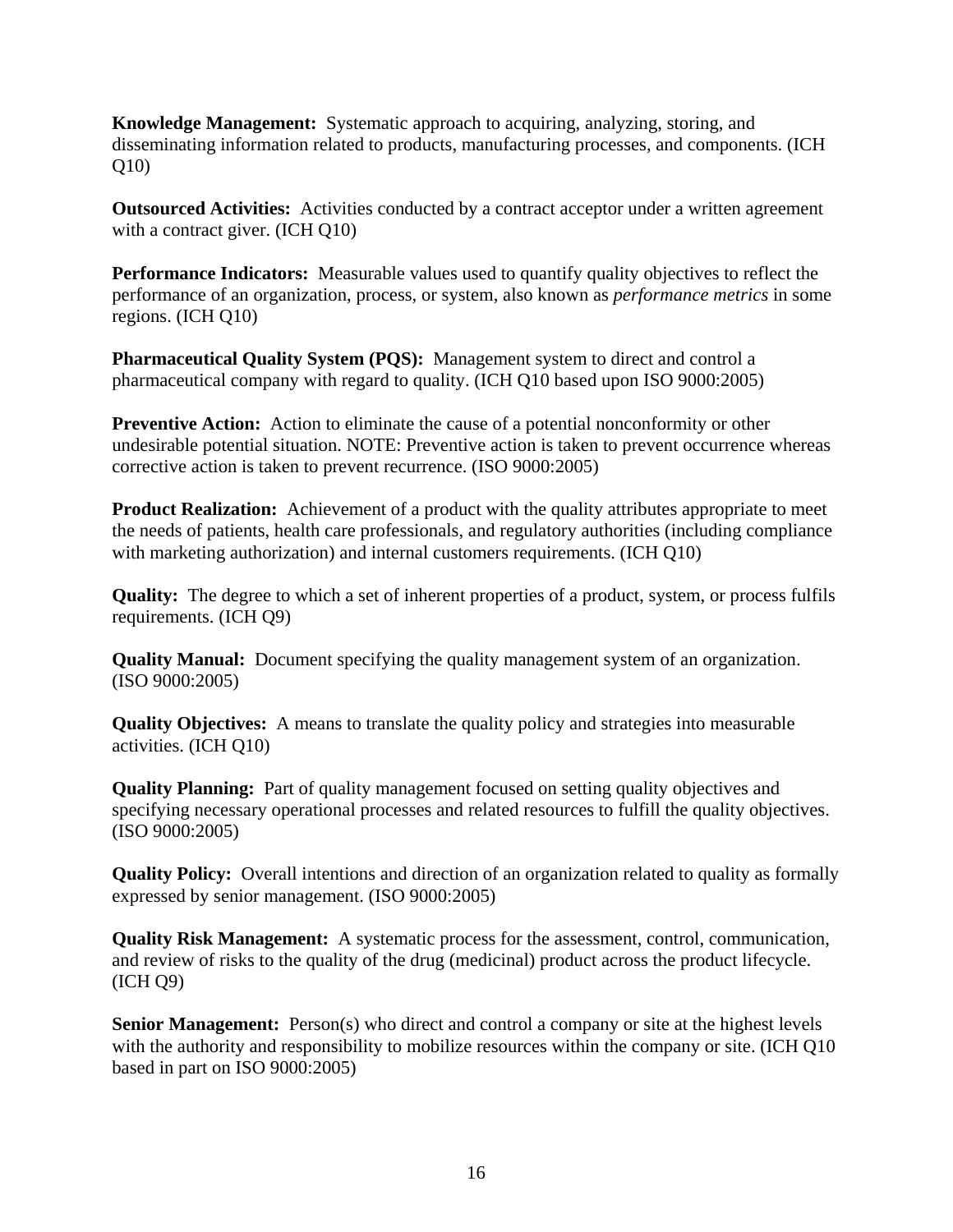State of Control: A condition in which the set of controls consistently provides assurance of continued process performance and product quality. (ICH Q10)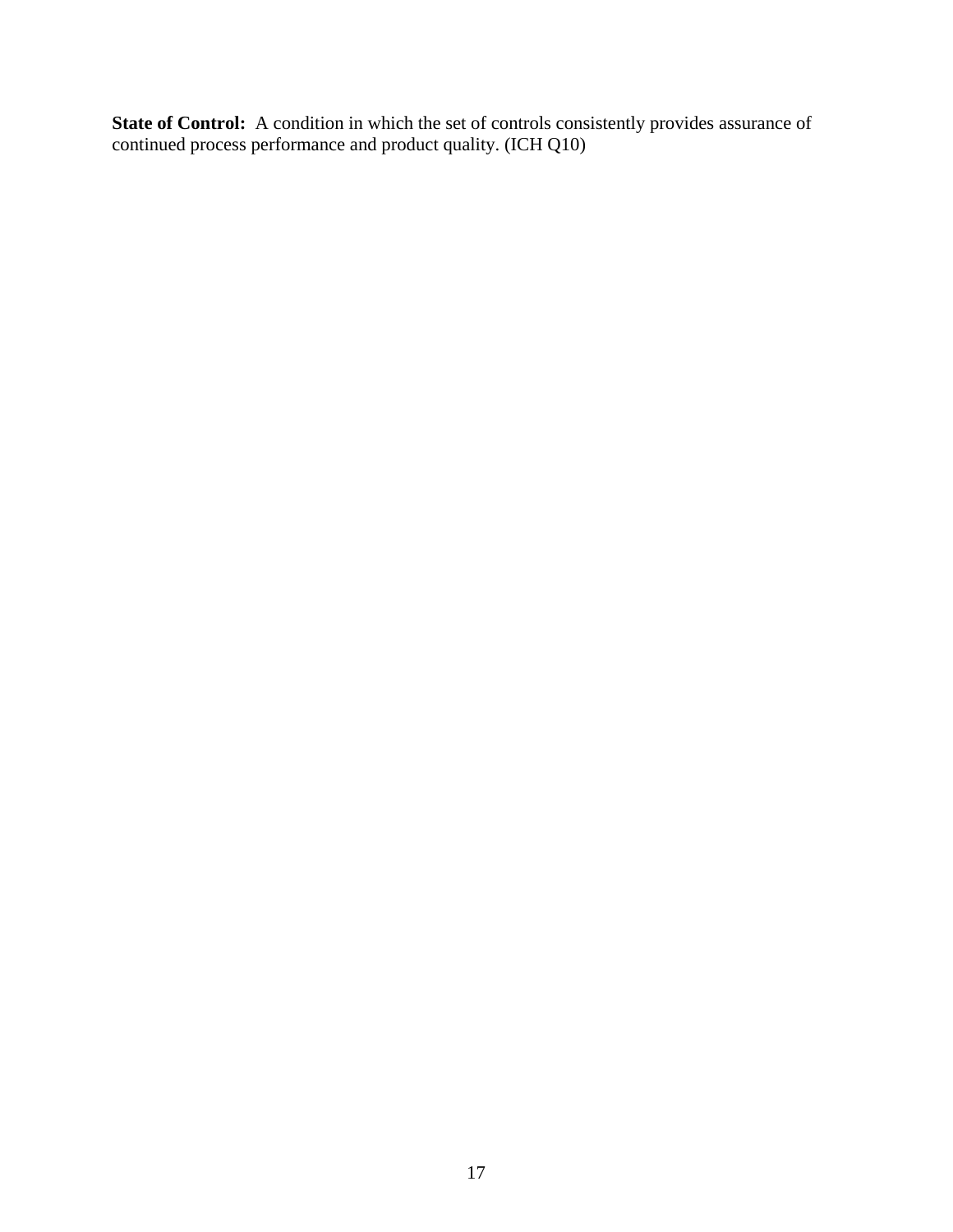## **Annex I: Potential Opportunities To Enhance Science- and Risk-Based Regulatory Approaches** \*

\*Note: This annex reflects potential opportunities to enhance regulatory approaches. The actual regulatory process will be determined by region.

| <b>Scenario</b> |                                                                                                                                                                                                        | <b>Potential Opportunity</b>                                                                                                                                                                                                                                                                                                                                                                                    |  |
|-----------------|--------------------------------------------------------------------------------------------------------------------------------------------------------------------------------------------------------|-----------------------------------------------------------------------------------------------------------------------------------------------------------------------------------------------------------------------------------------------------------------------------------------------------------------------------------------------------------------------------------------------------------------|--|
| 1.              | Comply with GMPs                                                                                                                                                                                       | Compliance – status quo                                                                                                                                                                                                                                                                                                                                                                                         |  |
| 2.              | Demonstrate effective<br>pharmaceutical quality system,<br>including effective use of quality<br>risk management principles (e.g.,<br>ICH Q9 and ICH Q10).                                             | Opportunity to:<br>increase use of risk-based<br>approaches for regulatory<br>inspections                                                                                                                                                                                                                                                                                                                       |  |
| 3.              | Demonstrate product and process<br>understanding, including effective<br>use of quality risk management<br>principles (e.g., ICH Q8 and ICH<br>Q9).                                                    | Opportunity to:<br>facilitate science-based<br>pharmaceutical quality assessment<br>enable innovative approaches to<br>$\bullet$<br>process validation<br>establish real-time release<br>mechanisms                                                                                                                                                                                                             |  |
| 4.              | Demonstrate effective<br>pharmaceutical quality system and<br>product and process understanding,<br>including the use of quality risk<br>management principles (e.g., ICH<br>Q8, ICH Q9, and ICH Q10). | Opportunity to:<br>increase use of risk-based<br>approaches for regulatory<br>inspections;<br>facilitate science-based<br>pharmaceutical quality assessment;<br>optimize science- and risk-based<br>postapproval change processes to<br>maximize benefits from innovation<br>and continual improvement;<br>enable innovative approaches to<br>process validation;<br>establish real-time release<br>mechanisms. |  |